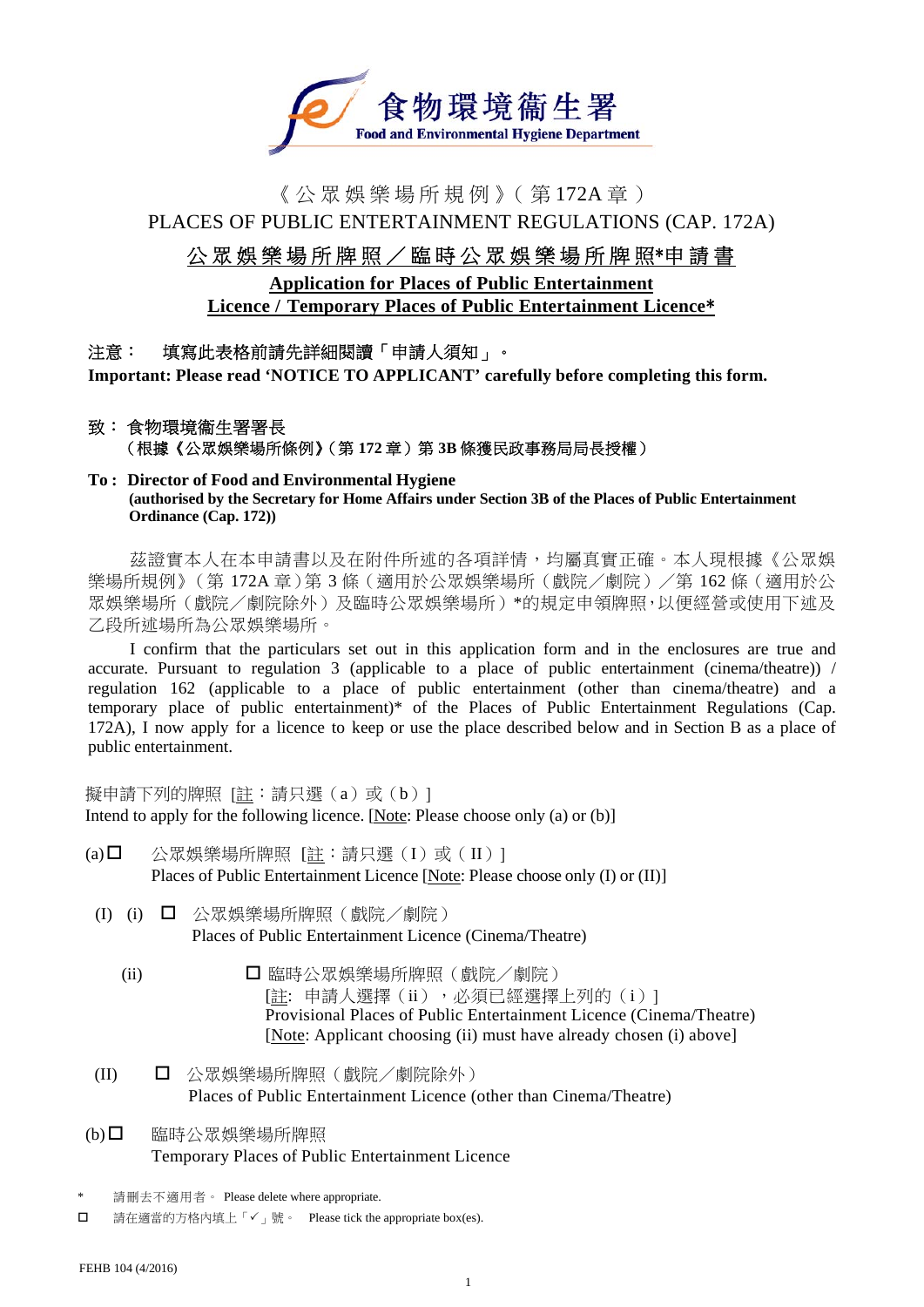# (甲) 申請人資料

# **(A) Particulars of the Applicant**

(倘以公司名義提出申請,請只須填寫本部第 **1** 項、第 **3** 項及附錄) (If application is made in the name of a corporation, you only need to complete items **1**, **3** of Part (A) and the **Appendix**).

| (1)        |                                                                                                            |                                     | (英文) _______________________(先生/女士*) |
|------------|------------------------------------------------------------------------------------------------------------|-------------------------------------|--------------------------------------|
|            | 申請人姓名:(中文)<br>Name of Applicant (Chinese)                                                                  | (English)                           | $(Mr/Ms.*)$                          |
| (2)        | 香港身分證/護照*號碼: _______                                                                                       |                                     |                                      |
|            | Hong Kong Identity Card/Passport* no.                                                                      |                                     |                                      |
|            |                                                                                                            |                                     |                                      |
| (3)        |                                                                                                            |                                     |                                      |
|            | Correspondence Address (This correspondence address will be used for sending necessary hardcopy documents) |                                     |                                      |
|            |                                                                                                            |                                     |                                      |
|            |                                                                                                            |                                     |                                      |
| (4)        | Tel. No.                                                                                                   |                                     |                                      |
|            |                                                                                                            |                                     |                                      |
| (5)        | <b>辦事地址: そうきょう しょうしょう おおし かいしょう</b> しょうかい                                                                  |                                     |                                      |
|            | <b>Business Address</b>                                                                                    |                                     |                                      |
|            |                                                                                                            |                                     |                                      |
|            |                                                                                                            |                                     |                                      |
| (6)        |                                                                                                            |                                     |                                      |
|            | Tel. No.                                                                                                   | Fax No.                             |                                      |
|            | 電郵地址#:                                                                                                     |                                     |                                      |
|            | Email Address#                                                                                             | Additional Email Address (if any) # |                                      |
| (7)        |                                                                                                            |                                     |                                      |
|            | Occupation                                                                                                 |                                     |                                      |
|            |                                                                                                            |                                     |                                      |
|            | (乙) 娛樂業務資料                                                                                                 |                                     |                                      |
| <b>(B)</b> | <b>Particulars of the Entertainment Business</b>                                                           |                                     |                                      |
| (1)        | 娛樂業務的類別及性質: (請說明)                                                                                          |                                     |                                      |
|            | Type and nature of the entertainment business (please give details)                                        |                                     |                                      |
|            |                                                                                                            |                                     |                                      |

(如有需要,請另紙繼續填寫)

(Continue on separate sheet if necessary)

(2) 臨時性質的公眾娛樂節目 [註:只適用於申請臨時公眾娛樂場所牌照]: Public entertainment event of temporary nature [Note: Only applicable to application for

Temporary Places of Public Entertainment Licence]

(a) 預計該項娛樂節目的上演期間(如知悉開始日期及結束日期者,請註明) Proposed duration of entertainment (please give details on date of commencement and date of termination, if known)

請刪去不適用者。 Please delete where appropriate.

<sup>#</sup> 兩個電郵地址會同時收到所有由食環署發出的電郵。 The two email addresses will receive all the emails sent by FEHD simultaneously.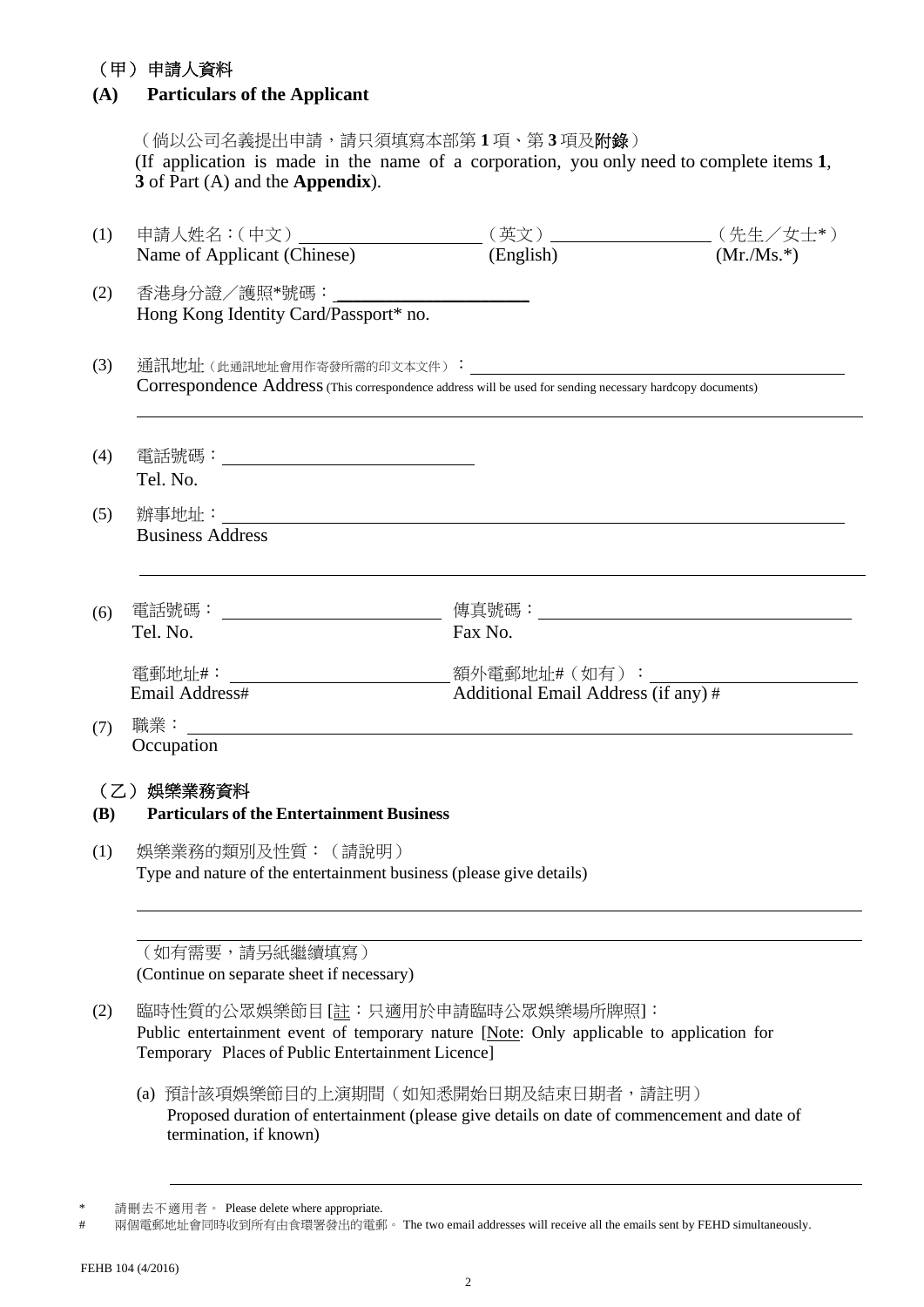- (b) 預計每日的上演時間(在該段時間內,牌照所適用的場所將作公眾娛樂用途) Proposed hours during the day (for which the place to which the licence relates will be used for public entertainment)
- (3) 有關你的申請的其他詳情(請註明每場可容納觀眾人數的最高限額、上演次數及其他相關的 資料) Other particulars relevant to your application (please give details on the maximum admission capacity of each performance, number of performances and other relevant information)

|     |      | (如有需要,請另紙繼續填寫)                                                                                          | (Continue on separate sheet if necessary)                                                 |           |              |   |  |  |  |  |
|-----|------|---------------------------------------------------------------------------------------------------------|-------------------------------------------------------------------------------------------|-----------|--------------|---|--|--|--|--|
| (4) |      | 你對舉辦該項娛樂的處所是否擁有任何權益?<br>Do you have any interest in the premises where the entertainment is to be held? |                                                                                           |           |              |   |  |  |  |  |
|     | П    | 否                                                                                                       |                                                                                           |           |              |   |  |  |  |  |
|     |      | N <sub>o</sub>                                                                                          |                                                                                           |           |              |   |  |  |  |  |
|     | □    |                                                                                                         | 是 (請詳述所擁有權益的性質及範圍):<br>Yes (Please give details on the nature and extent of the interest) |           |              |   |  |  |  |  |
|     |      |                                                                                                         | (如有需要,請另紙繼續填寫)<br>(Continue on separate sheet if necessary)                               |           |              |   |  |  |  |  |
|     |      | (丙)舉辦娛樂場所的資料                                                                                            |                                                                                           |           |              |   |  |  |  |  |
| (C) |      |                                                                                                         | Particulars of the Establishment in which the Entertainment is to be held                 |           |              |   |  |  |  |  |
| (1) |      | 場所名稱:(中文)                                                                                               |                                                                                           | (英文)      |              |   |  |  |  |  |
|     |      |                                                                                                         | Name of the establishment (Chinese)                                                       | (English) |              |   |  |  |  |  |
| (2) |      | 場所地址或所在地點:                                                                                              | Address or location of the establishment                                                  |           |              |   |  |  |  |  |
|     | (中文) |                                                                                                         |                                                                                           |           |              |   |  |  |  |  |
|     | 室/鋪  |                                                                                                         |                                                                                           | 樓         |              | 座 |  |  |  |  |
|     | 大廈   |                                                                                                         |                                                                                           |           |              |   |  |  |  |  |
|     |      | 屋邨/郷村                                                                                                   |                                                                                           |           |              |   |  |  |  |  |
|     | 號碼   | 街道名稱及門牌                                                                                                 |                                                                                           |           |              |   |  |  |  |  |
|     |      | 如涉及多於一條<br>街道,請詳述                                                                                       |                                                                                           |           |              |   |  |  |  |  |
|     | 分區   |                                                                                                         |                                                                                           | 地區        |              |   |  |  |  |  |
|     |      | 地段號碼 (如適用)                                                                                              | <u>and the state of the state of the state</u>                                            |           | 香港/九龍/新界/離島* |   |  |  |  |  |

\* 請刪去不適用者。Please delete where appropriate.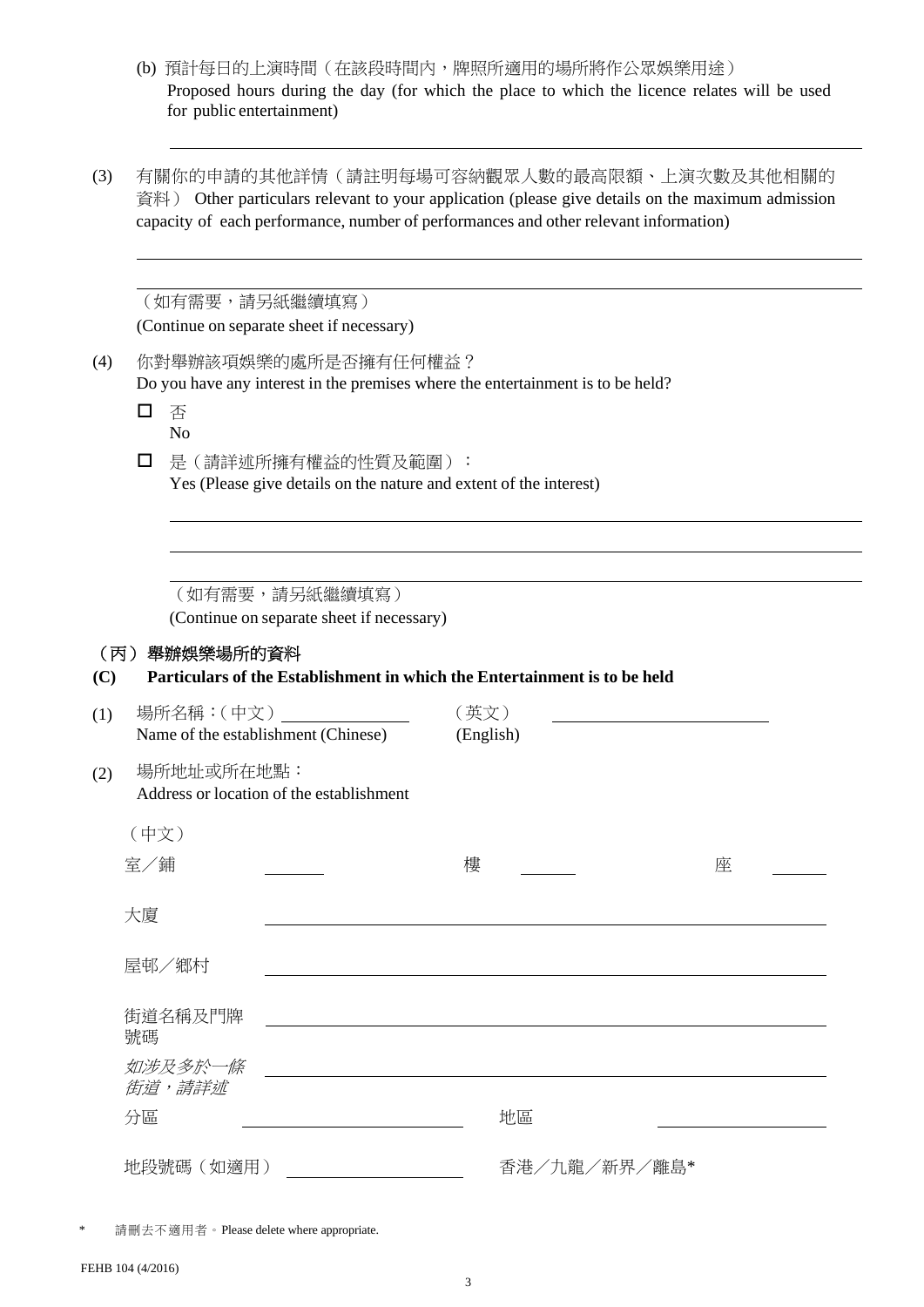| (English) |  |
|-----------|--|
|-----------|--|

| <b>Building</b>                                                   |                                                                                                                 |  |
|-------------------------------------------------------------------|-----------------------------------------------------------------------------------------------------------------|--|
| Estate/Village                                                    |                                                                                                                 |  |
| No. and Name of<br>Road/Street                                    | <u> 1980 - Johann Barbara, martxa alemaniar argametra (h. 1980).</u>                                            |  |
| if more than one<br>road/street is<br>involved, please specify    | <u> 1980 - Johann Barn, fransk politik (f. 1980)</u>                                                            |  |
| Sub-district                                                      | District                                                                                                        |  |
| Lot Number (if any)                                               | HK/Kln/NT/Islands*                                                                                              |  |
|                                                                   |                                                                                                                 |  |
|                                                                   |                                                                                                                 |  |
|                                                                   | 場所類別(包括任何處所及任何已蓋搭或擬蓋搭的臨時建築物的詳情):                                                                                |  |
|                                                                   | Type of the establishment (please give full details of any premises and of any temporary structure              |  |
| erected or proposed)                                              |                                                                                                                 |  |
|                                                                   |                                                                                                                 |  |
|                                                                   |                                                                                                                 |  |
|                                                                   |                                                                                                                 |  |
| 請參閱附件以提供附加資料:                                                     |                                                                                                                 |  |
| Please see the Annexes for additional information to be provided: |                                                                                                                 |  |
|                                                                   |                                                                                                                 |  |
| 申請公眾娛樂場所牌照−請於 <u>附件Ⅰ</u> 提供附加資料                                   |                                                                                                                 |  |
| <b>Annex I</b>                                                    | For application for Places of Public Entertainment Licence - please provide additional information at           |  |
|                                                                   |                                                                                                                 |  |
|                                                                   | 申請臨時公眾娛樂場所牌照-請於 <b>附件 I</b> 及 <b>附件 II</b> 提供附加資料                                                               |  |
| information at <b>Annex I</b> and <b>Annex II</b>                 | For application for Temporary Places of Public Entertainment Licence - please provide additional                |  |
| 申請安裝激光設備(如適用)-請於附件 III 提供附加資料                                     |                                                                                                                 |  |
|                                                                   | For installation of laser equipment (if applicable) - please provide additional information at <b>Annex III</b> |  |
| 本人以中文/英文* 為日後的通訊語言。                                               |                                                                                                                 |  |
| I would use Chinese / English* for my future correspondence.      |                                                                                                                 |  |

日期(日/月/年)<br>Date (dd/mm/yyyy)

中請人簽署<br>Signature of Applicant

\* 請刪去不適用者。Please delete where appropriate.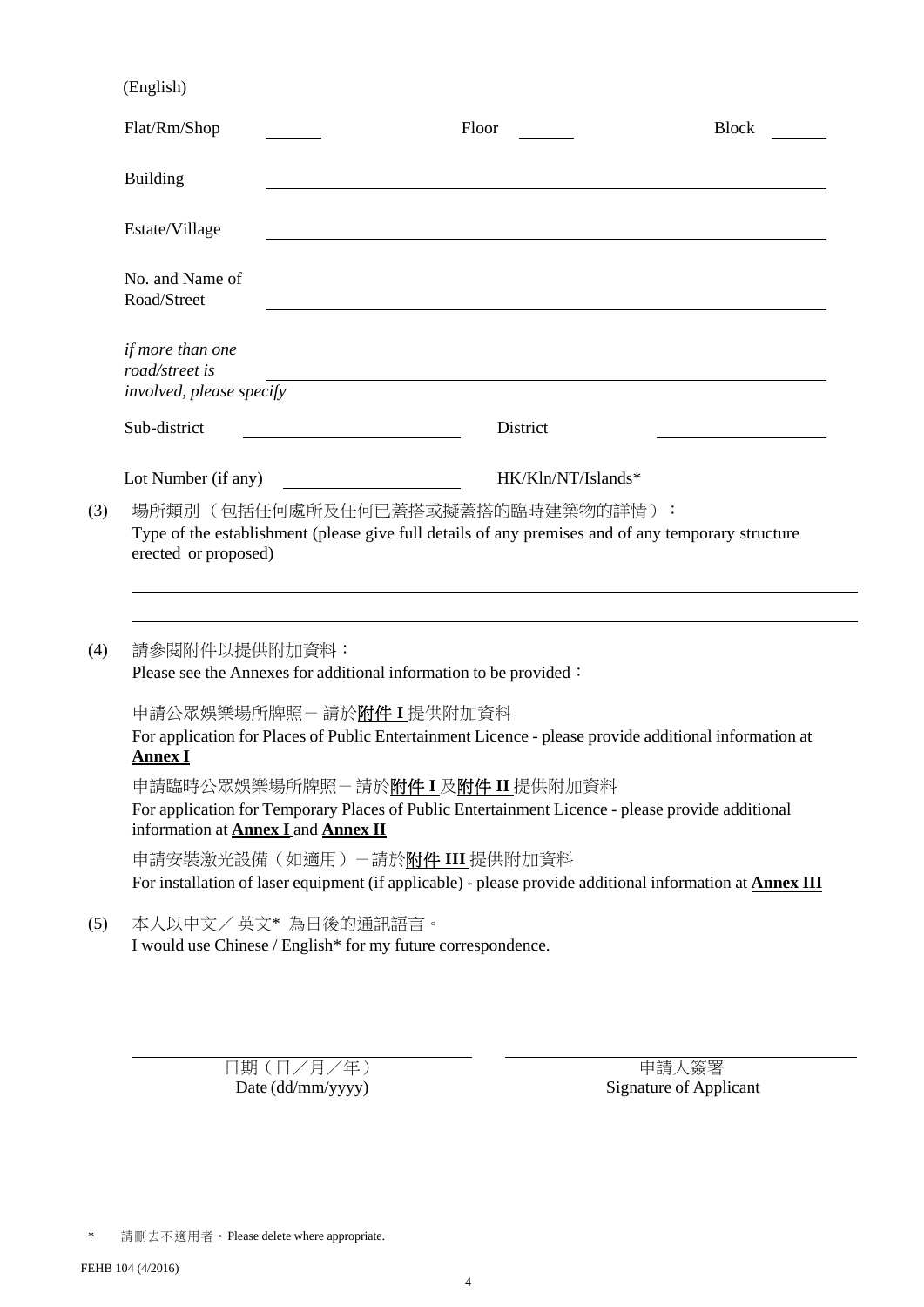# 申請公眾娛樂場所牌照/臨時公眾娛樂場所牌照\* 的補充資料

(本表格須由申請人填妥及簽署 )

#### **Supplementary information to Application for**

**Places of Public Entertainment Licence / Temporary Places of Public Entertainment Licence**\* (This form should be completed and signed by the applicant)

(1) 擬使用場地的大約面積 (例如 X 平方米/ 平方呎、一個籃球場、半個足球場的 大小等):

| The approximate size of the proposed venue (e.g. $X \text{ m}^2 / ft^2$ , the size of a basketball court, |  |  |  |
|-----------------------------------------------------------------------------------------------------------|--|--|--|
| the size of half a football pitch, etc.)                                                                  |  |  |  |

(2) 會否使用分開的出入口?如有分開出入口,有多少個?抑或是場地四面開放,任何 人可自由進出?

| Will there be separate entrances and exits? If so, how many? Or is the venue open on |  |
|--------------------------------------------------------------------------------------|--|
| all sides?                                                                           |  |

| (3) 估計每日參加人數 :               | 場地可容納的最高人數:                   |         |
|------------------------------|-------------------------------|---------|
| Estimated attendance per day | Maximum capacity of the venue |         |
| 大次                           |                               |         |
| person-times                 |                               | persons |

(4) 將會協助活動進行之護衛員/ 義工/男、女童軍的數目 :

No. of security guards / volunteers / boy scouts / girl guides who will assist in the function

(5) 會否提供救傷服務?由何人擔任? Will first aid service be provided? If so, by whom?

| 簽署:                           |  |
|-------------------------------|--|
| Signature<br># $\#$ $\cong$ : |  |
| Name in block letters         |  |
| 職位:<br>Post Title             |  |
| 日期:                           |  |
| Date                          |  |

請刪去不適用者。Please delete where appropriate.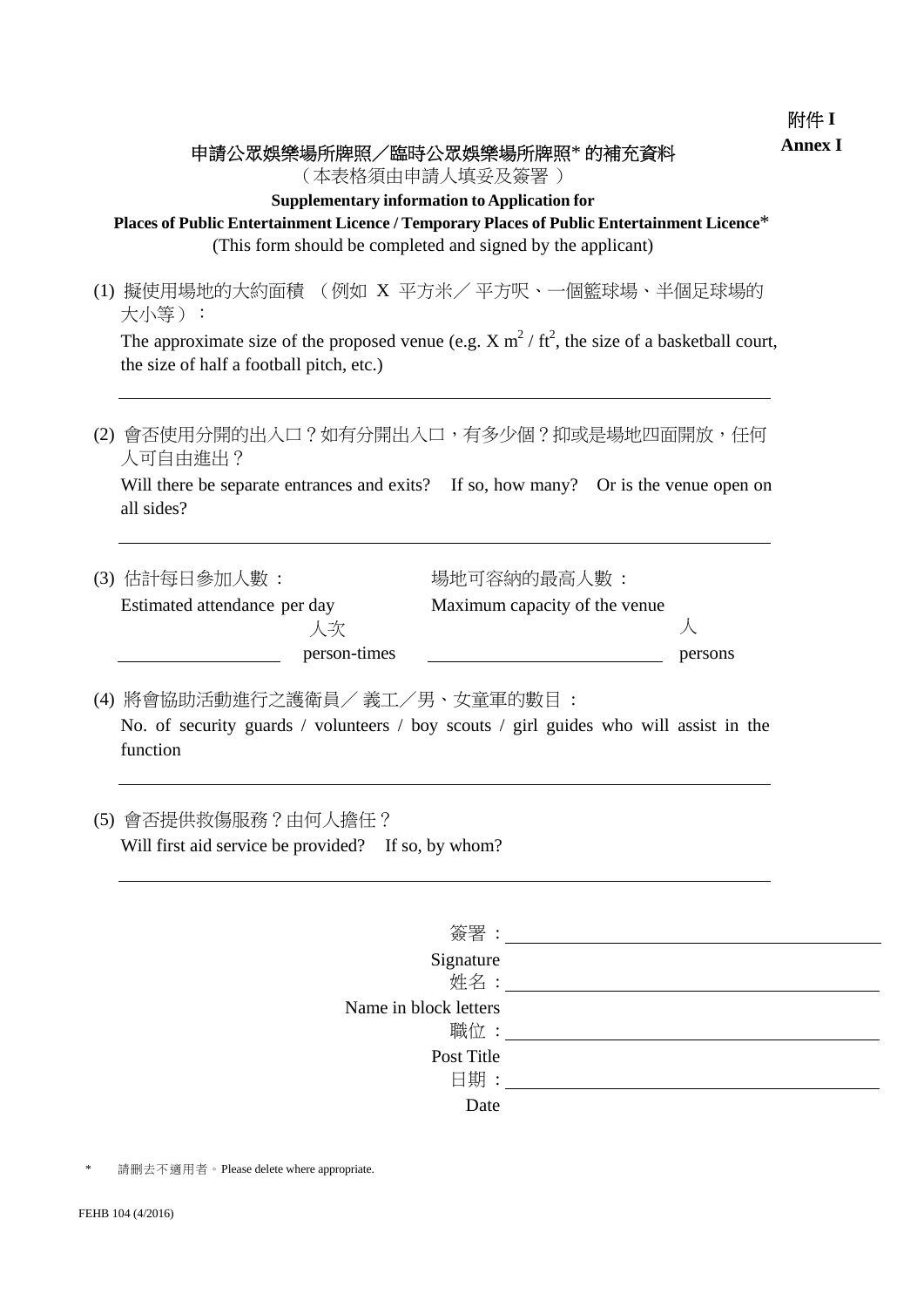# 申請臨時公眾娛樂場所牌照的補充資料

(本表格須由申請人之主管填妥及簽署)

**Supplementary Information in Support of an Application for Temporary Places of Public Entertainment Licence** (This form should be completed and signed

by the supervisor of the organisation)

| 1. | 團體/公司名稱: (中文)<br>Name of Organisation : (Chinese) | (英文)<br>(English) |                                                                                           |  |
|----|---------------------------------------------------|-------------------|-------------------------------------------------------------------------------------------|--|
| 2. | 團體/公司的註冊地址:                                       |                   |                                                                                           |  |
|    | <b>Registered Address of Organisation</b>         |                   |                                                                                           |  |
| 3. | 團體/公司的目標及活動:                                      |                   |                                                                                           |  |
|    | Objectives and Activities of Organisation         |                   |                                                                                           |  |
|    |                                                   |                   |                                                                                           |  |
| 4. | 團體的性質:                                            |                   |                                                                                           |  |
|    | Nature of Organisation                            |                   |                                                                                           |  |
|    | 宗教團體                                              |                   | 慈善團體                                                                                      |  |
|    | Religious Organisation                            |                   | Charitable Body                                                                           |  |
|    | 福利團體                                              |                   | 教育機構/組織                                                                                   |  |
|    | <b>Welfare Body</b>                               |                   | Education Institution/<br>Organisation                                                    |  |
| 5. | 團體/公司董事、經理、總裁、主席、秘書或司庫資料:                         |                   | Details of Director, Manager, President, Chairman, Secretary or Treasurer of Organisation |  |
|    | 職位                                                | 姓名                | 地址                                                                                        |  |
|    | Post                                              | Name              | Address                                                                                   |  |
|    |                                                   |                   |                                                                                           |  |
|    |                                                   |                   |                                                                                           |  |
|    |                                                   |                   |                                                                                           |  |

FEHB 104 (4/2016) □ 請在適當的方格內填上「√」號。Please tick the appropriate box(es).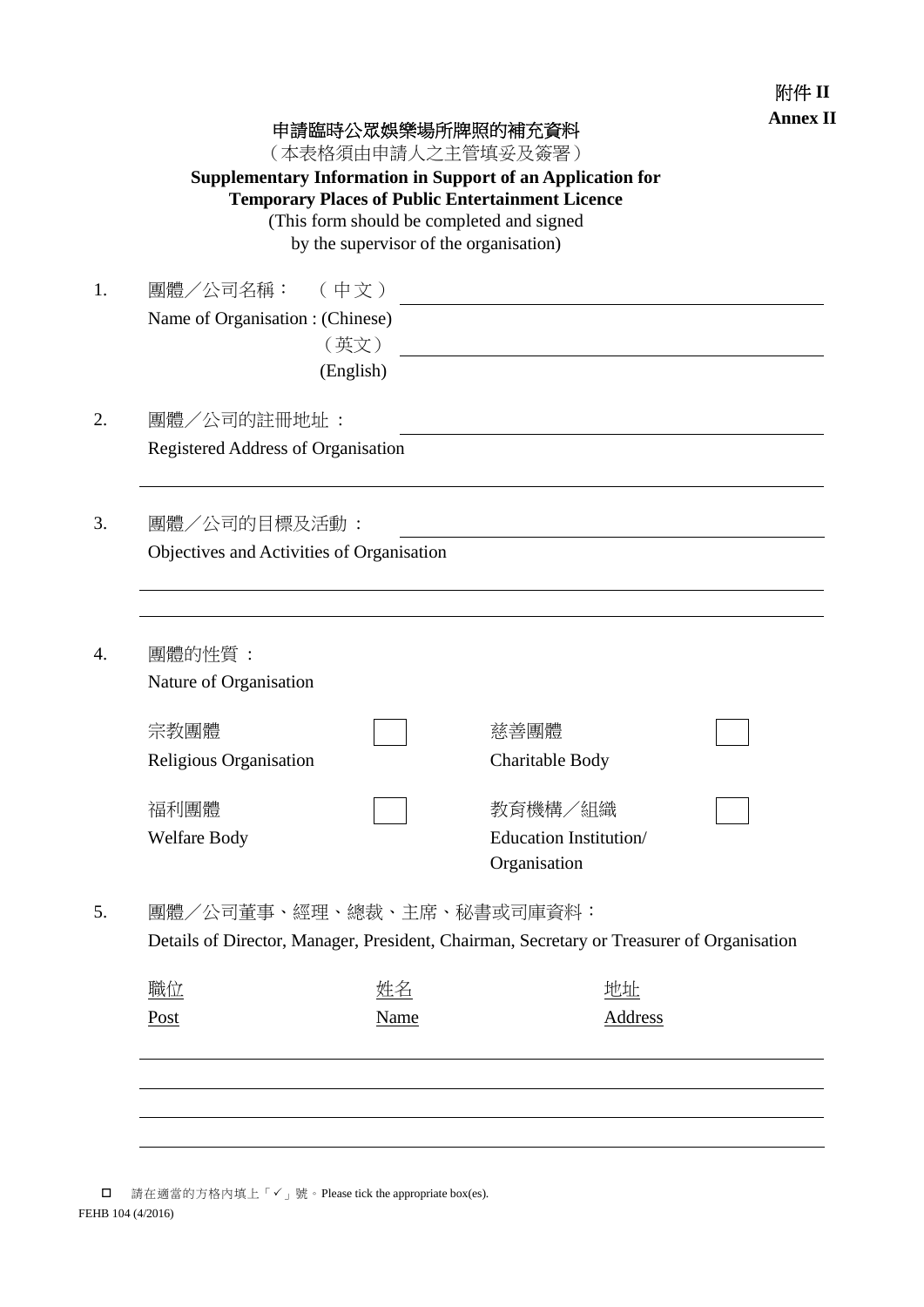6. 證明:

Certification

| 茲證明                                                                                  |                                                                                                                      |                                                     |                    | 先生/女士* (香港身分證/護照* 號        |
|--------------------------------------------------------------------------------------|----------------------------------------------------------------------------------------------------------------------|-----------------------------------------------------|--------------------|----------------------------|
| 碼                                                                                    | ) 在本團體/公司任職                                                                                                          |                                                     |                    | ,並獲授權                      |
| 代表本團體/公司申請臨時公眾娛樂場所牌照,於                                                               |                                                                                                                      |                                                     | 年                  | 月                          |
| 日在                                                                                   |                                                                                                                      | <u> 1980 - Andrea Station Barbara, amerikan per</u> |                    | 舉辦                         |
| (日期)                                                                                 |                                                                                                                      | (地點)                                                |                    |                            |
|                                                                                      |                                                                                                                      |                                                     |                    |                            |
|                                                                                      | ( 活動名稱)                                                                                                              |                                                     |                    |                            |
| This is to certify that Mr. / Ms.*                                                   | <u> 1980 - Andrea Station Barbara, politik eta provincia eta provincia eta provincia eta provincia eta provincia</u> |                                                     |                    | (Hong Kong Identity Card / |
| Passport* no.                                                                        | is employed as                                                                                                       |                                                     |                    | in this                    |
| organisation and is authorised to apply for Temporary Places of Public Entertainment |                                                                                                                      |                                                     |                    |                            |
| Licence on behalf of this organisation for holding                                   |                                                                                                                      |                                                     |                    |                            |
|                                                                                      |                                                                                                                      |                                                     | (Name of Function) |                            |
| at                                                                                   |                                                                                                                      | on                                                  |                    |                            |
| (Venue)                                                                              |                                                                                                                      |                                                     | (Date)             |                            |
|                                                                                      |                                                                                                                      |                                                     |                    |                            |
|                                                                                      |                                                                                                                      |                                                     |                    |                            |
|                                                                                      |                                                                                                                      |                                                     |                    |                            |
|                                                                                      | 簽署:                                                                                                                  |                                                     |                    |                            |
|                                                                                      | Signature                                                                                                            |                                                     |                    |                            |
|                                                                                      | 姓名:                                                                                                                  |                                                     |                    |                            |
|                                                                                      | Name in block letters                                                                                                |                                                     |                    |                            |
|                                                                                      | 職位:                                                                                                                  |                                                     |                    |                            |
|                                                                                      | Post Title                                                                                                           |                                                     |                    |                            |
|                                                                                      | 日期:                                                                                                                  |                                                     |                    |                            |
|                                                                                      | Date                                                                                                                 |                                                     |                    |                            |
|                                                                                      |                                                                                                                      |                                                     |                    |                            |

\* 請刪去不適用者。 Please delete where appropriate.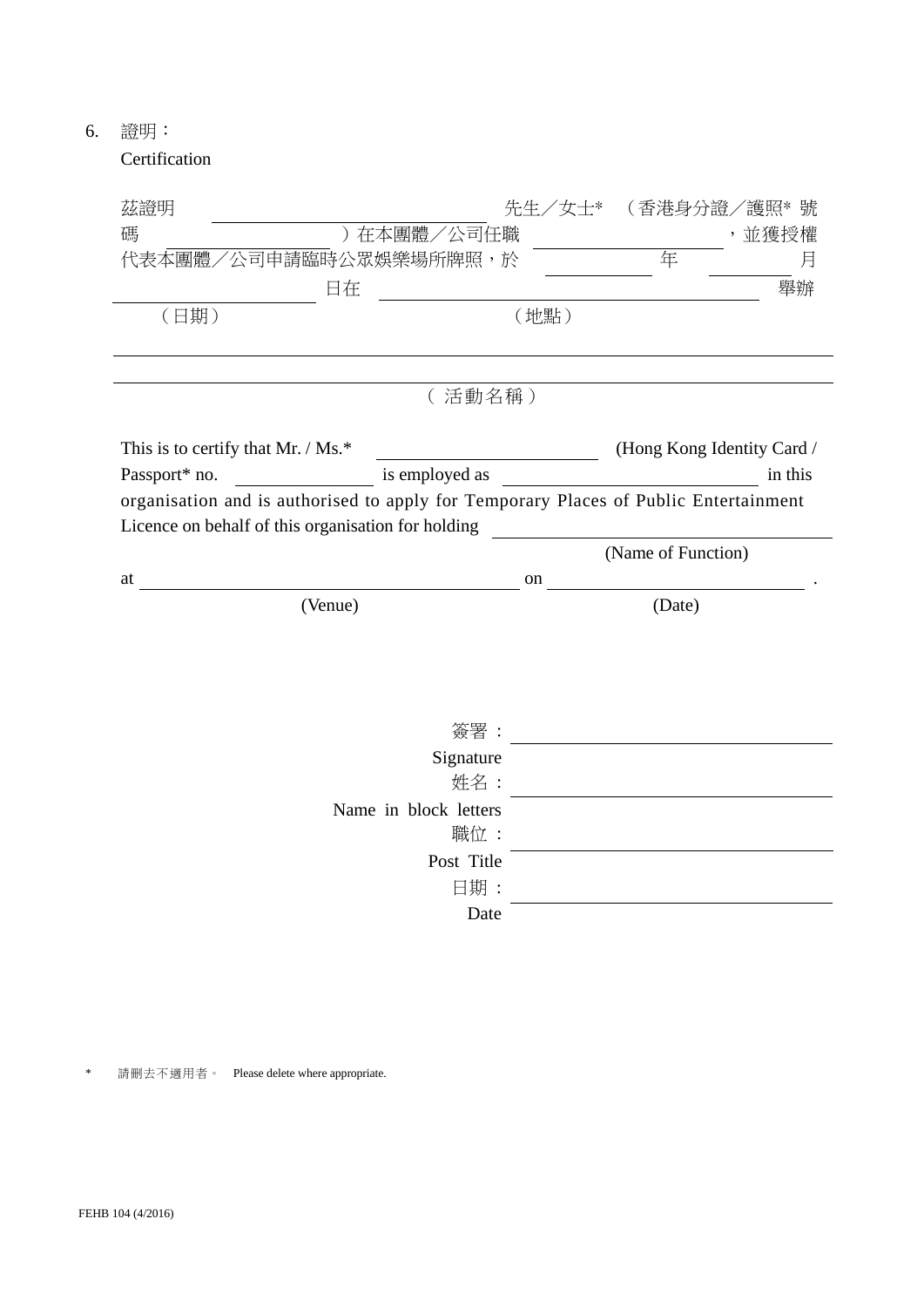# 演示激光資料 **Display Laser Information**

# **1.** 主辦機構/擁有人資料 **Details of Organiser / Owner** (a)  $\text{ \quad \ }$  姓名/名稱  $\text{ }$  : Name (b) 地址 : Address (c) 負責人 : Responsible Person (d) 電話號碼 : Tel. No. (e) 傳真號碼 : Fax No. **2.** 激光裝置資料 **Details of the Laser Installation**  $(a)$  地點  $\qquad \qquad$  : Location (b) 戶內/戶外 : <u> 1980 - Johann Barn, mars ann an t-Amhain Aonaich an t-Aonaich an t-Aonaich ann an t-Aonaich ann an t-Aonaich</u> Indoor **/** Outdoor 永久性/臨時性 : (c) (使用時間) Permanent **/** Temporary (performance period) (d) 裝置日期 : Date of Installation

(e) 用途 : (例如: 舞台表演、的士高燈光、宣傳廣告) Intended Purpose (e.g. stage performance, disco lighting, advertising)

# **3.** 負責供應/裝置激光系統的機構/人士資料 **Details of Organisation / Person Responsible for Supply / Installation of the Laser System**

| (a) | ′名稱<br>姓名, | $\bullet$ |  |
|-----|------------|-----------|--|
|     | Name       |           |  |
| (b) | 地址         | $\bullet$ |  |
|     | Address    |           |  |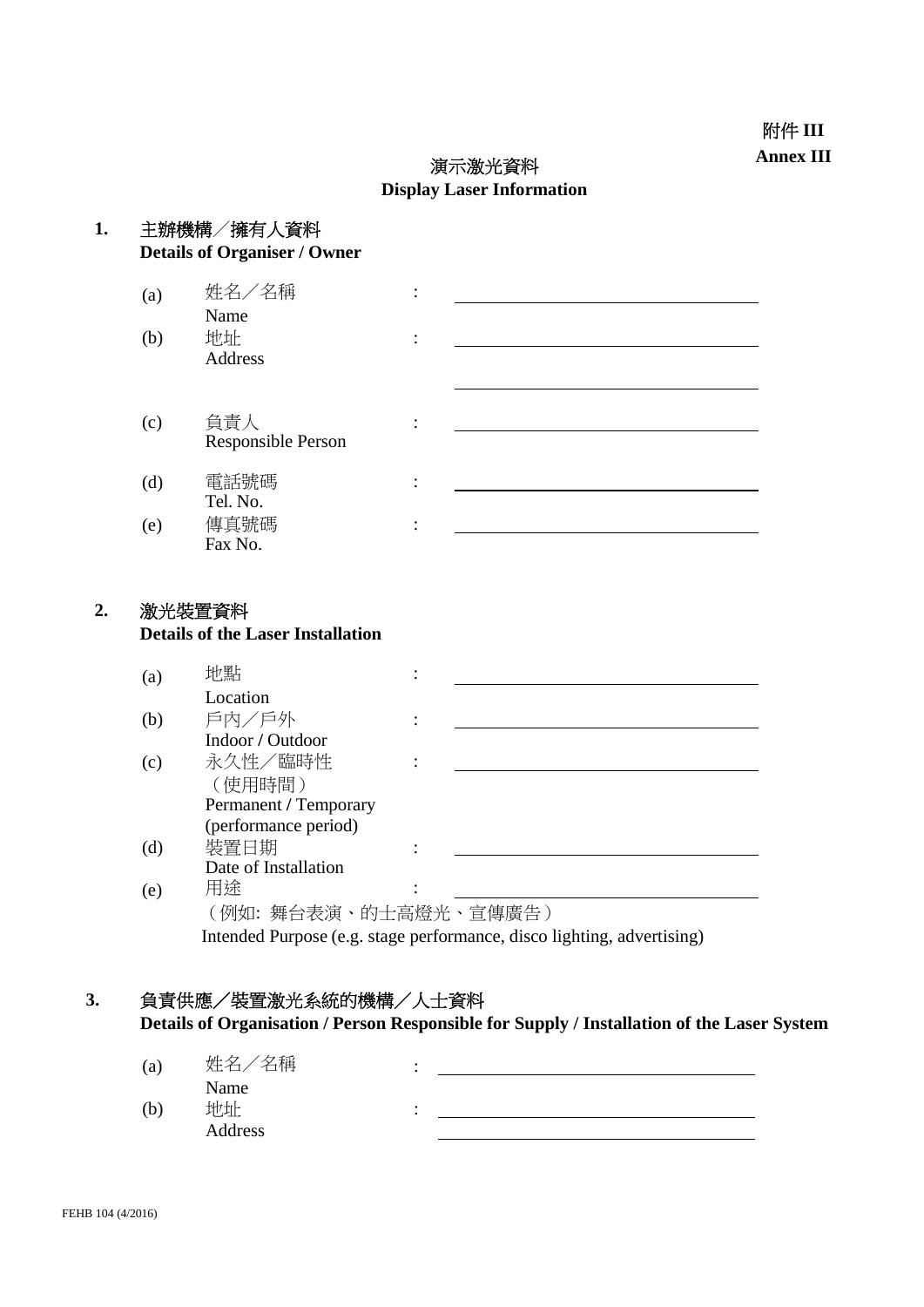| (c)             | 負責人                                        |                |                   |          |            |
|-----------------|--------------------------------------------|----------------|-------------------|----------|------------|
|                 | Responsible Person                         |                |                   |          |            |
| (d)             | 電話號碼                                       |                |                   |          |            |
| (e)             | Tel. No.<br>傳真號碼                           |                |                   |          |            |
|                 | Fax No.                                    |                |                   |          |            |
|                 |                                            |                |                   |          |            |
| 4.              | 所用激光設備資料                                   |                |                   |          |            |
|                 | <b>Details of the Laser Equipment Used</b> |                |                   |          |            |
|                 |                                            |                |                   |          |            |
| (a)             | 製造商                                        |                |                   |          |            |
|                 | Manufacturer                               |                |                   |          |            |
| (b)             | 型號                                         |                |                   |          |            |
|                 | Model No.                                  |                |                   |          |            |
| (c)             | 原產地                                        |                |                   |          |            |
| (d)             | Country of Origin<br>激光器類別                 |                |                   |          |            |
|                 | <b>Class of Laser</b>                      |                |                   |          |            |
| (e)             | 輸出功率                                       |                |                   |          |            |
|                 | <b>Output Power</b>                        |                |                   |          |            |
|                 |                                            |                |                   |          |            |
|                 |                                            |                |                   |          |            |
|                 |                                            |                |                   |          |            |
| 連續波模式<br>$\Box$ |                                            | 脈沖模式<br>$\Box$ |                   |          |            |
|                 | <b>Continuous Wave Mode</b>                | Pulse Mode     |                   |          |            |
|                 |                                            |                | 每一脈               |          | 脈沖重複       |
| 波長              | 大功率                                        | 波長             | 沖能量               | 脈寬       | 頻率         |
| Wavelength      | Maximum                                    | Wavelength     |                   | Pulse    | Pulse      |
|                 | Power                                      |                | <b>Energy Per</b> | Duration | Repetition |
|                 |                                            |                | Pulse             |          | Frequency  |
|                 |                                            |                |                   |          |            |
| .               | .                                          |                | .                 |          |            |
|                 |                                            |                |                   |          |            |
|                 |                                            |                |                   |          |            |
|                 |                                            |                |                   |          |            |
|                 |                                            |                |                   |          |            |
|                 |                                            |                |                   |          |            |
| .               |                                            |                |                   |          |            |
|                 |                                            |                |                   |          |            |
|                 |                                            |                |                   |          |            |
| (f)             | 輸出光束直徑(毫米)                                 |                |                   |          |            |
|                 | <b>Output Beam Diameter (mm)</b>           |                |                   |          |            |
| (g)             | 光束發散角 (弧度)                                 |                |                   |          |            |
|                 | Beam Divergence (radian)                   |                |                   |          |            |

 $\hfill\Box$  請在適當的方格內填上「 $\checkmark$ 」號。 Please tick the appropriate box(es).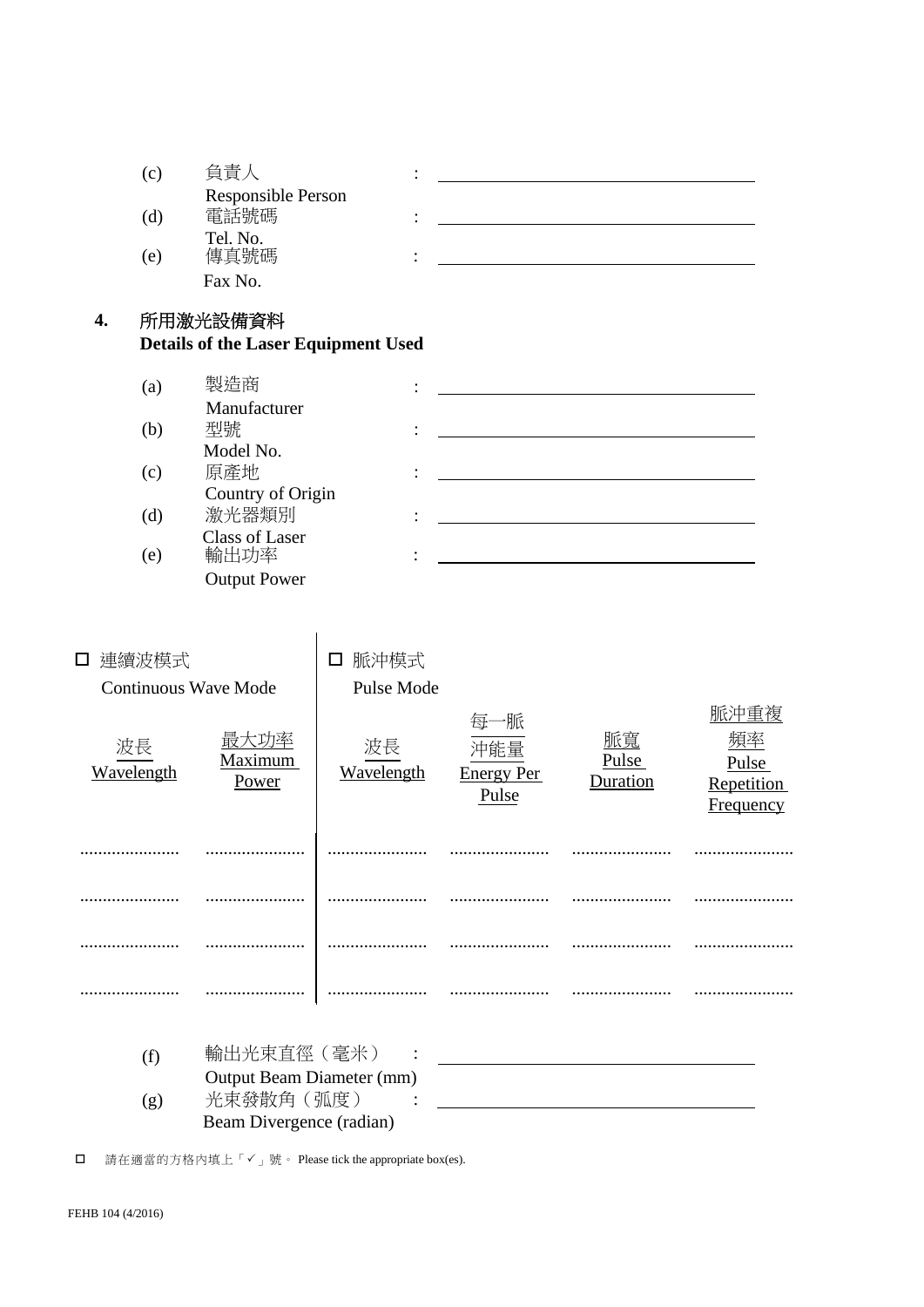| 5. | 操作者資料                                                |                                    |                               |  |
|----|------------------------------------------------------|------------------------------------|-------------------------------|--|
|    | <b>Details of Operators</b><br>姓名<br>Name(s) Trained | 曾受訓練操作者<br><b>Trained Operator</b> | 有操作經驗者<br>Relevant Experience |  |
|    |                                                      | 是/不是*<br>$Yes / No*$               | 是/不是*<br>$Yes / No*$          |  |
|    |                                                      | 是/不是*<br>$Yes / No*$               | 是/不是*<br>$Yes / No*$          |  |
|    |                                                      | 是/不是*<br>$Yes / No*$               | 是/不是*<br>$Yes / No*$          |  |
|    |                                                      | 是/不是*<br>$Yes / No*$               | 是/不是*<br>$Yes / No*$          |  |
|    |                                                      | 是/不是*<br>$Yes / No*$               | 是/不是*<br>$Yes / No*$          |  |

# **6.** 申請人應提供兩份詳列下述資料的簡圖

**Two Copies of Sketch Plan Detailing the Following Should be Provided**

- (a) 所用激光設備的位置 Location(s) of laser equipment used
- (b) 所用附加部件(例如掃描主光束分器、光束衰減器、光束終止器等)的位置 Location(s) of additional component used (e.g. scanning head beam splitters, beam attenuators, beam stoppers, etc.)
- (c) 控制擋板的位置 Location(s) of control panel(s)
- (d) 光束路徑/圖案 Beam path(s) / pattern
- (e) 演示區域內其他反射表面(例如鏡子、金屬表面等)的位置 Position(s) of other reflective surface inside the display area (e.g. mirror, metal surface, etc.)
- (f) 屏障( 如適用)的位置 Position(s) of barriers (if appropriate)
- (g) 激光演示區域界線 Boundary of the laser display area(s)

請刪去不適用者。 Please delete where appropriate.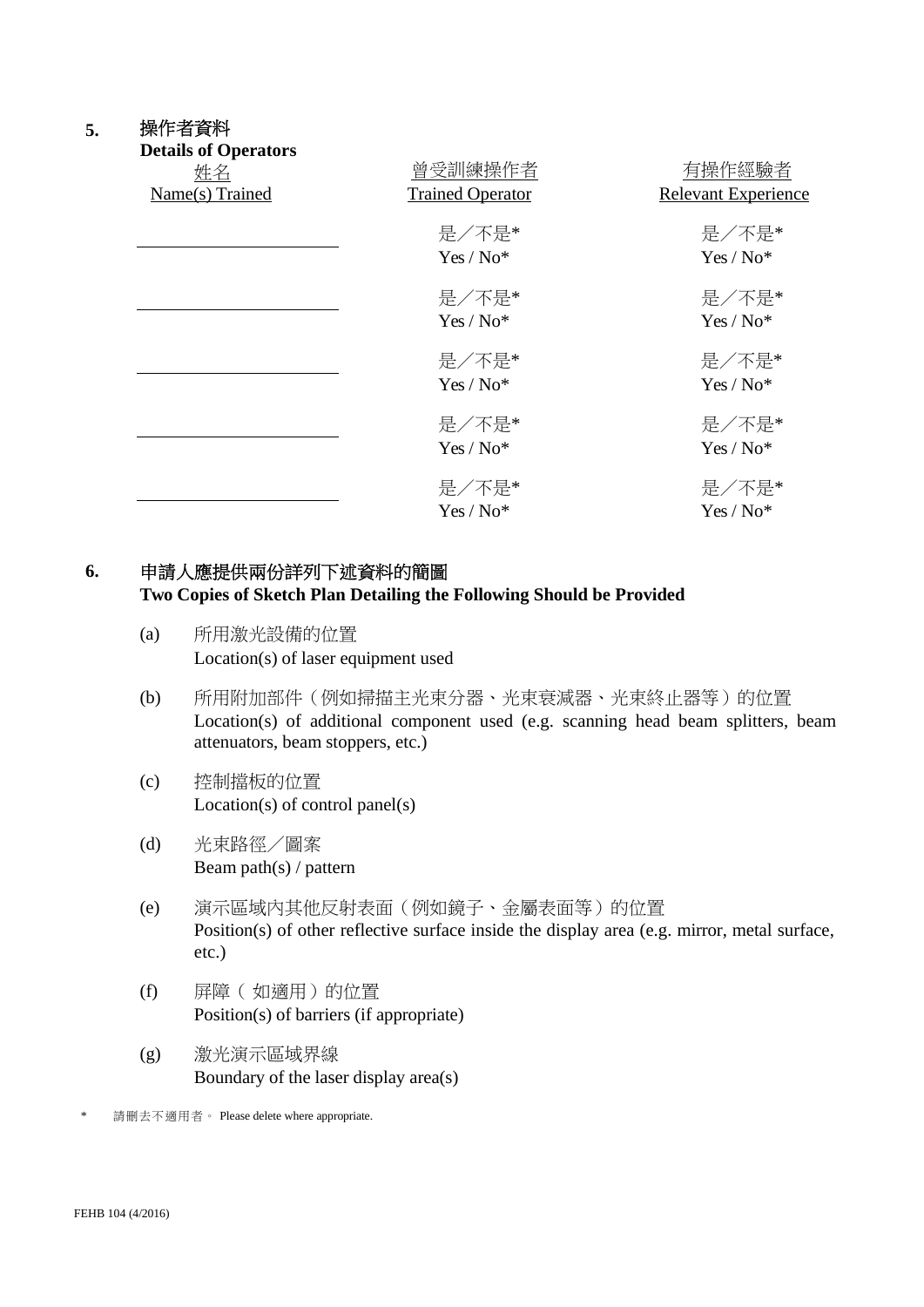# **7.** 激光演示圖案概述 **Summary of Laser Display Pattern(s)**

# **8.** 第 **6** 及 **7** 項內未提及的激光系統的裝置/操作概述 **Summary on the Installation / Operation of the Laser System not Mentioned in Item 6 & 7**

# **9.** 算項/實測數據 **Calculations / Measurements**

申請人應提供足夠資料(包括算項),以證明激光演示區域外的激光輻照度低於最大允 許照射量。如提供實測數值,應說明量度方法和儀器。 Sufficient information (including calculations) should be provided to demonstrate that the irradiance of the laser outside the boundary of the laser display area is below the Maximum Permissible Exposure (MPE). If measured value(s) are given, the measuring method and instrument used should be stated.

# **10.** 激光設備目錄(如有)

**Laser Equipment Catalogue (if Available)**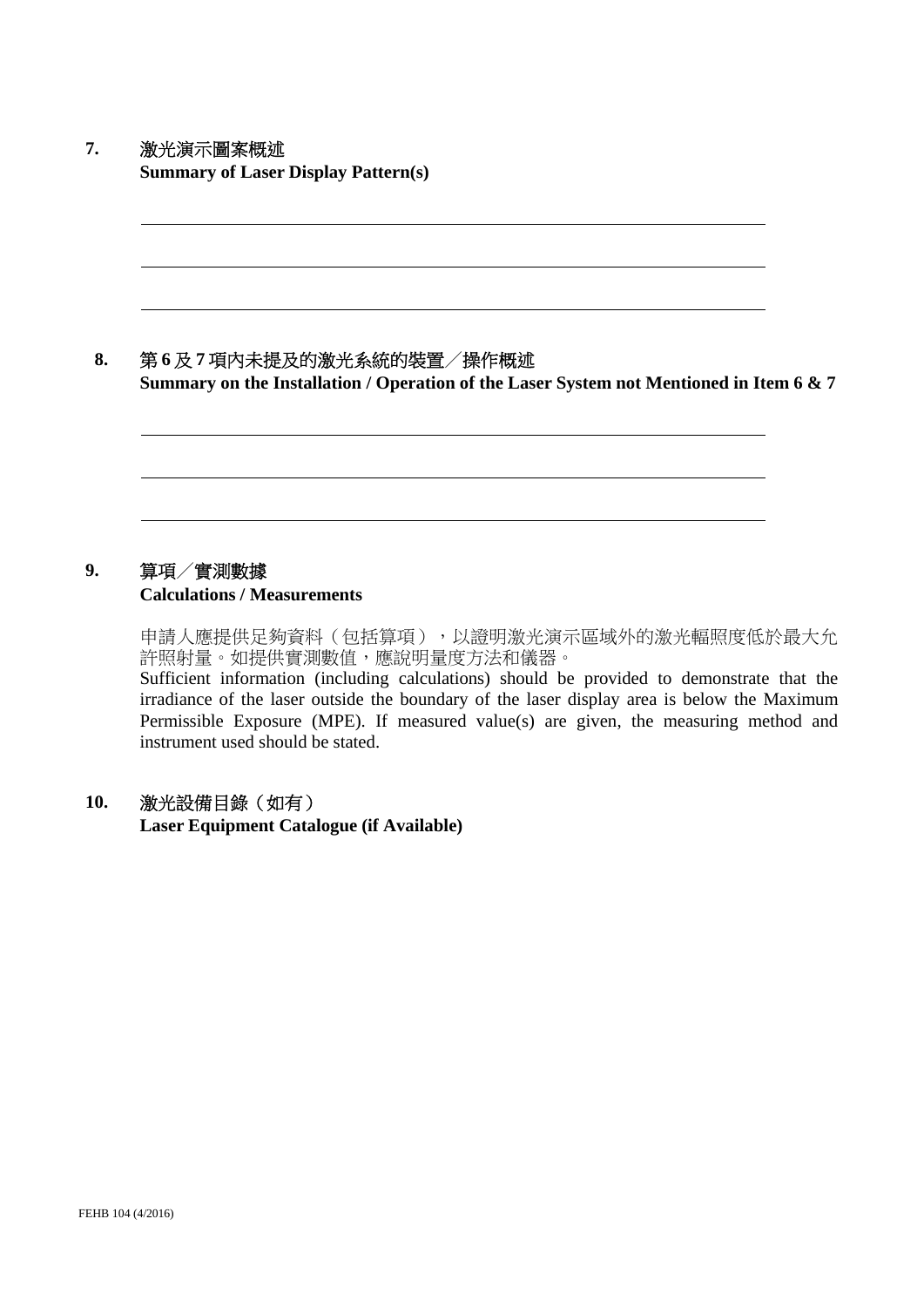### 附 錄 **Appendix**

# 公眾娛樂場所牌照/臨時公眾娛樂場所牌照\*申請書 **Application for Places of Public Entertainment Licence / Temporary Places of Public Entertainment Licence**\*

# ( 簽 發 予 以 公 司 名 義 申 請 者 )

### **(To be issued in the Name of a Corporation)**

本人欲代表下述公司申請公眾娛樂場所牌照/臨時公眾娛樂場所牌照\*。

I intend to apply for Places of Public Entertainment Licence / Temporary Places of Public Entertainment Licence\* for and on behalf of the corporation mentioned below.

### (甲) 公司資料

## **(A) Particulars of the Corporation**

| (1) | 公司名稱<br>Name of<br>Corporation          | (中文):<br>(Chinese)                                 |                   |             |
|-----|-----------------------------------------|----------------------------------------------------|-------------------|-------------|
|     |                                         | (英文):<br>(English)                                 |                   |             |
| (2) | 公司註冊號碼:<br>Company Registration No.     |                                                    | 電話號碼:<br>Tel. No. |             |
| (3) | 公司註冊地址:<br>Address of Registered Office |                                                    |                   |             |
|     |                                         |                                                    |                   |             |
| (4) | 執行董事姓名                                  | (中文):                                              |                   | (先生/女士*)    |
|     | Name of Managing<br>Director            | (Chinese)<br>(英文正楷):<br>(English in BLOCK letters) |                   | $(Mr/Ms.*)$ |
| (5) | 住址:<br><b>Residential Address</b>       |                                                    |                   |             |
|     |                                         |                                                    |                   |             |
|     |                                         |                                                    |                   |             |

\* 請刪去不適用者。 Please delete where appropriate.

FEHB 104 (4/2016)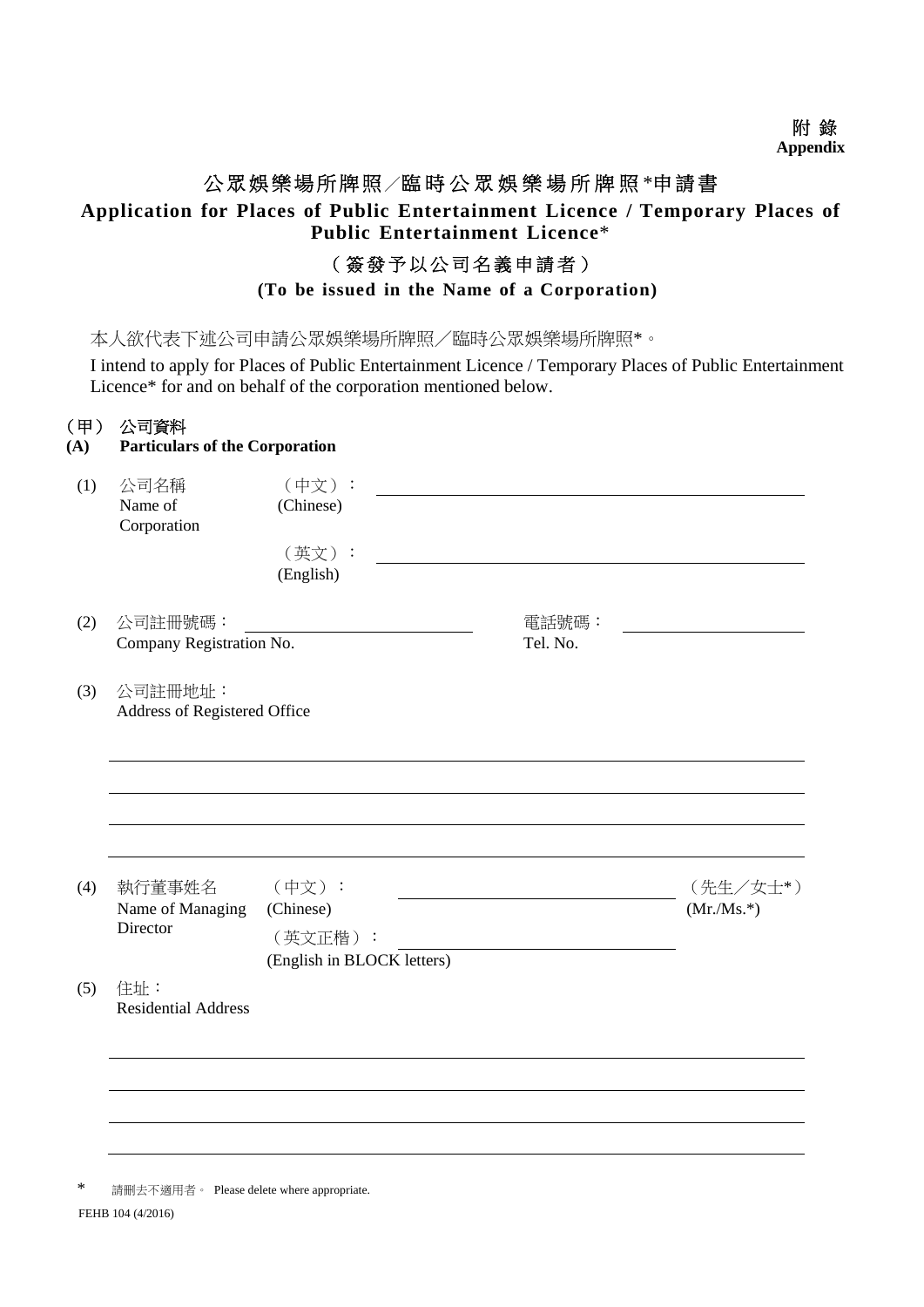| (6) | 電話號碼:    |  |
|-----|----------|--|
|     | Tel. No. |  |

# (乙) 獲授權代表資料

| (B) | <b>Particulars of the Authorized Person</b>                            |                                       |                                    |
|-----|------------------------------------------------------------------------|---------------------------------------|------------------------------------|
| (1) | 獲授權代表姓名<br>Name of Authorized Person                                   | (中文):<br>(Chinese)                    | (先生/女士*)<br>$(Mr/Ms.*)$            |
|     |                                                                        | (英文正楷):<br>(English in BLOCK letters) |                                    |
| (2) | 香港身分證/護照*號碼:<br>Hong Kong Identity Card/Passport* No.                  |                                       |                                    |
| (3) | 獲授權代表在公司擔任的職位:<br>Position of the Authorized Person in the Corporation |                                       |                                    |
| (4) | 住址:<br><b>Residential Address</b>                                      |                                       |                                    |
|     |                                                                        |                                       |                                    |
| (5) | 電話號碼:<br>Tel. No.                                                      | 傳真號碼:<br>Fax No.                      |                                    |
|     | 電郵地址#:                                                                 | 額外電郵地址<br>(如有)#:                      |                                    |
|     | Email Address#                                                         |                                       | Additional Email Address (if any)# |

#註: 兩個電郵地址會同時收到所有由本署發出的電郵。

Note: The two email addresses will receive all the emails sent by this department simultaneously.

|                   | 日期 (日/月/年) |
|-------------------|------------|
| Date (dd/mm/yyyy) |            |

日期(日/月/年) 獲授權代表簽署 Vyyyy) Signature of Authorized Person (代表申請公司) (for and on Behalf of the Applying Corporation)

> 公司印章 Company Chop

\* 請刪去不適用者。 Please delete where appropriate.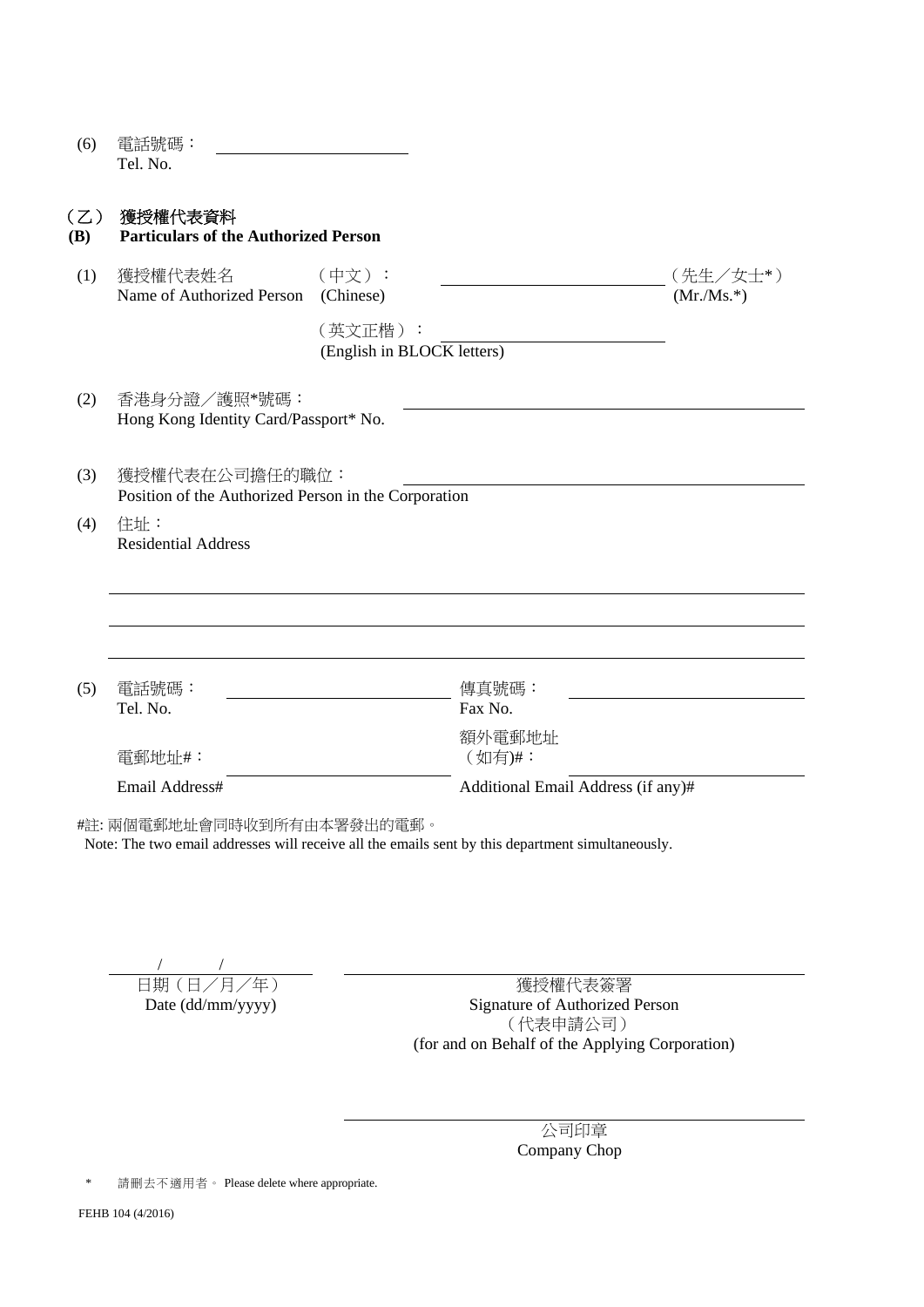# 申請人須知 **NOTICE TO APPLICANT**

1. 在為劇院或戲院申請簽發牌照時,須向食物環境衞生署署長(署長)遞交店鋪的擬議設計圖則。 該圖則須以十進制單位及常用比例繪製,而比例不得少於 1 : 100:

For making application for the grant of licence in respect of a theatre or a cinema, you shall submit to the Director of Food and Environmental Hygiene (Director) the proposed layout plan of the premises, drawn in metric unit and in scale commonly used of not less than 1:100:

- (a) 本申請表格及附件及擬議設計圖則各一式三份;及 3 copies each of this application form and enclosures and proposed layout plans; and
- (b) 若準備裝設雷射器材,則須遞交本申請表格及擬議設計圖則各一式四份。 4 copies each of this application form and proposed layout plans if you intend to install laser equipment.
- 2. 在為劇院或戲院以外的用途申請簽發公眾娛樂場所牌照時,須向署長遞交店鋪的擬議設計圖則。該 圖則須以十進制單位及常用比例繪製,而比例不得少於 1 : 100:

For making application for the grant of licence in respect of a place of public entertainment for purposes other than theatre or cinema, you shall submit to the Director the proposed layout plan of the premises,

drawn in metric unit and in scale commonly used of not less than 1:100:

- (a) 本申請表格及擬議設計圖則各一式四份;或 4 copies each of this application form and proposed layout plans; or
- (b) 若準備裝設雷射器材,則須遞交本申請表格及擬議設計圖則各一式五份。 5 copies each of this application form and proposed layout plan if you intend to install laser equipment.
- 3. 按照《電子交易條例》(2000 年第一號)第 11(1)條訂立的《電子交易(豁免)令》,署長不會接 受以電子形式提出申請牌照的圖則。

Pursuant to Electronic Transactions (Exclusion) Order made under Section 11(1) of the Electronic Transaction Ordinance (1 of 2000), the Director will not accept any electronic submission of plans.

4. 在為舉辦臨時性質的公眾娛樂節目申請簽發牌照時,申請人須向署長遞交本申請表格及擬議設計圖 則各一式四份。如要安裝激光設備,則須遞交本申請表格及擬議設計圖則各一式五份。而且,申請 人須根據下列時限向署長申請牌照:

For making application for the grant of licence to hold public entertainment event of a temporary nature, the applicant shall submit to the Director 4 copies each of this application forms and proposed layout plans. In case laser equipment is to be installed, 5 copies each of this application forms and the proposed layout plans shall be submitted. In addition, the applicant shall apply to the Director for the licence in accordance with the following time frames:

- (a) 活動如須豎設臨時建築物,至少要 42 天;或 at least 42 days for function requiring erection of temporary structure; or
- at least 18 days for function other than dance party not requiring erection of temporary structure; or (b) 跳舞派對以外的活動如毌須豎設臨時建築物,至少要18天,或
- (c) 跳舞派對如毋須豎設臨時建築物,至少要 7 個工作天。 at least 7 working days for dance party not requiring erection of temporary structure.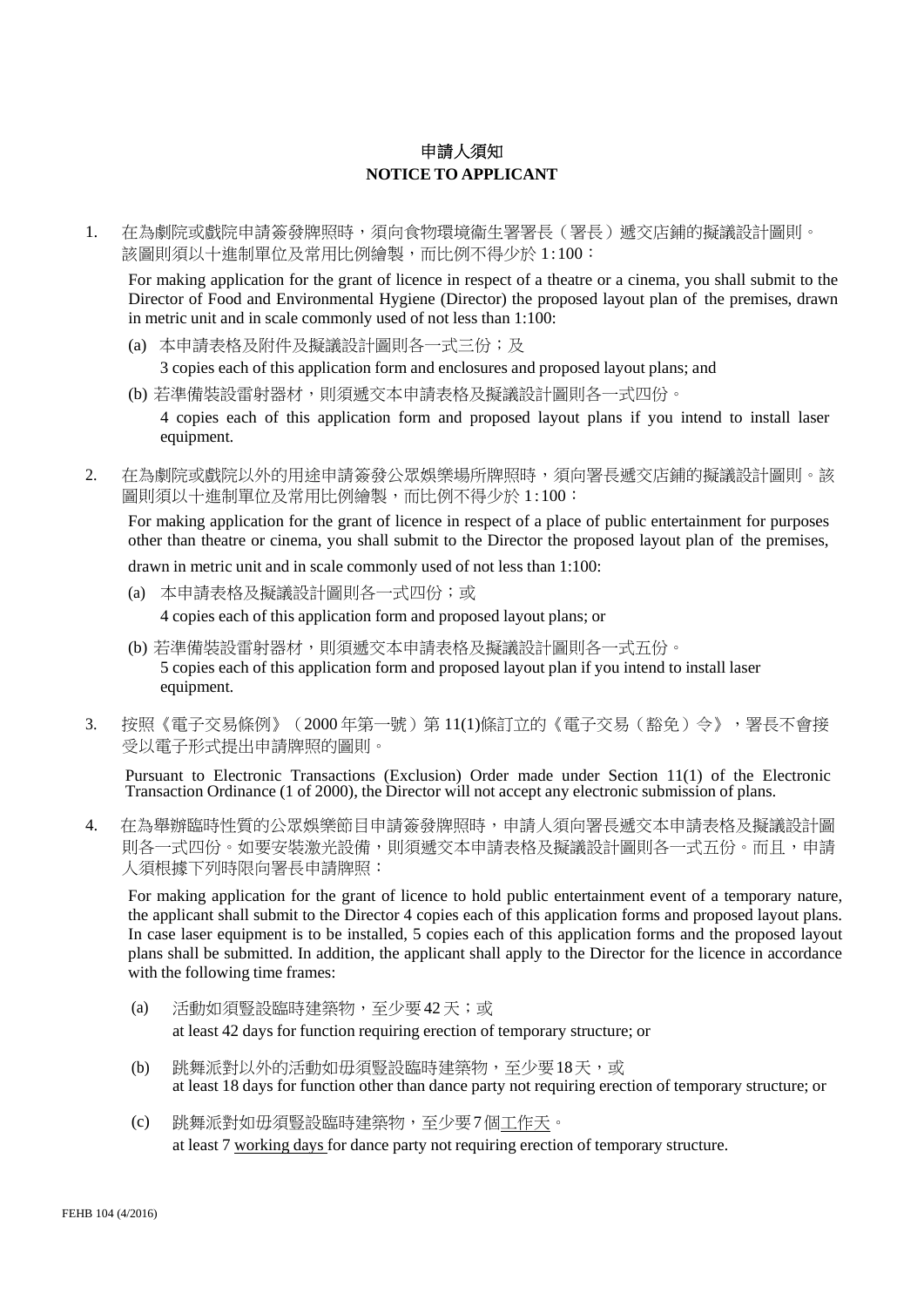5. 在為公眾娛樂場所續領牌照時,須於有關牌照期滿前五至六個月內以書面形式向署長提出申請。

For renewal of places of public entertainment licence, application should be submitted in writing to the Director during the period of not more than 6 months but not less than 5 months before the expiration of the licence.

6. 如若以公司名義申請,必須遞交下列文件,以支持有關的申請:

The following documents have to be submitted in support of the application in the name of a corporation :

- (a) 根據《公司條例》(第 622 章)規定而取得公司註冊證書的副本,並由公司註冊處處長證實其 為 認證副本;或任何其他可證實該公司法人身分的文件; a copy of Certificate of Incorporation under the Companies Ordinance (Cap. 622) certified as true copy by the Registrar of Companies; or any other document to establish the legal entity of the corporation;
- (b) 公司的註冊辦事處地址更改通知書或法團成立表格(視何者適用)的副本,並由公司註冊處處長 證實其為認證副本;

a copy of Notice of Change of Address of Registered Office or Incorporation Form (as appropriate) certified as true copy by the Registrar of Companies;

(c) 公司最新近的週年申報表的副本,並由公司註冊處處長證實其為認證副本(新公司在其成立為法 團的年度內,請提交法團成立表格副本,並由公司註冊處處長證實其為認證副本);

a copy of the latest Annual Return certified as true copy by the Registrar of Companies (For new company in the year of its incorporation, please submit a copy of Incorporation Form certified as true copy by the Registrar of Companies.);

- (d) 由該公司董事會通過的書面決議,授權一名人士代表該公司處理與發牌當局牌照申請事宜; a resolution in writing passed by the Board of Directors to authorise a person to act on behalf of the corporation to deal with licensing matters with the licensing authority;
- (e) 該名授權代表所簽署的接納授權通知書; a Notice of Acceptance of the Authorisation signed by the authorised representative;
- (f) 該公司的組織大綱及細則副本;及 a copy of the Memorandum and Articles of Association of the corporation; and
- (g) 該公司的商業登記證副本。 a copy of Business Registration Certificate for the corporation.
- 7. 按照《公眾娛樂場所規例》(第 172A 章) 第 3(4) 條及第 162 (11) 條的規定,署長若決定拒絕你 有關批出或續發牌照的申請,必須以書面給予通知。假如你對署長的決定感到不滿,可根據該規例 的有關規定,在宣布有關決定的通知書送達給你後的 28 天内,向市政服務上訴委員會提出上訴。

Pursuant to Regulations 3(4) and 162(11) of the Places of Public Entertainment Regulations (Cap.172A), the Director shall inform you in writing of any decision made to reject your application for the grant or renewal of licence. If you are dissatisfied with the decision made by the Director, you may within 28 days after the service on you of the notice declaring the decision appeal to the Municipal Services Appeals Board in accordance with the relevant section of the Regulations.

8. 根據《公眾娛樂場所條例》所須持有牌照的規定,並不適用於在公眾有權進出而主辦機構無權控制公 眾入場的公眾地方舉行的娛樂活動。

The requirement of a licence under the Places of Public Entertainment Ordinance does not apply to entertainment held in any public place to which the public has right of access and the organiser has no right to control the admission of the public.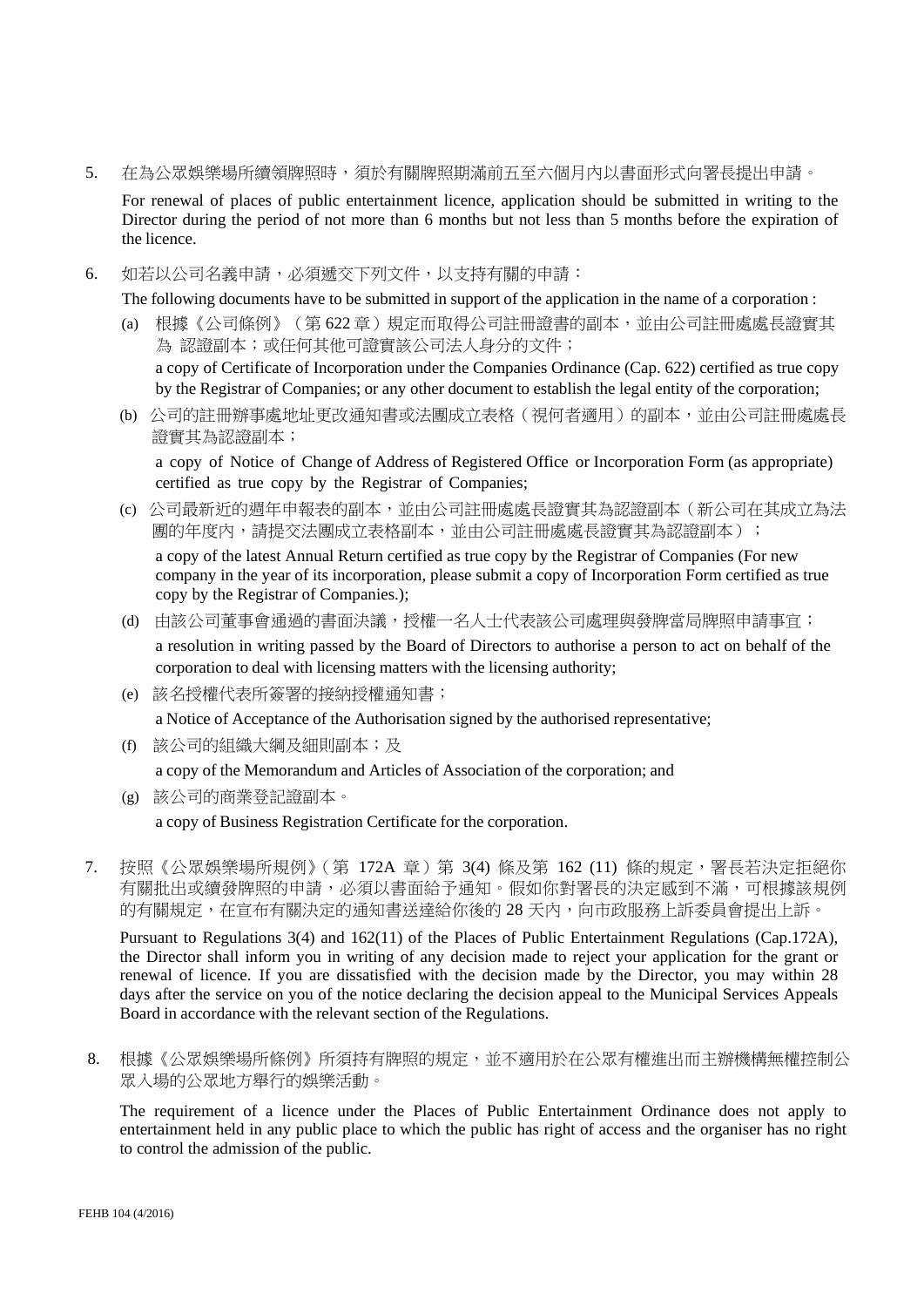9. 根據《公眾娛樂場所條例》(第172章)第4條,任何人在未有根據該條例簽發的牌照而經營或使用 任何公眾娛樂場所,即屬違法,一經定罪,可處罰款最高25,000元及監禁6個月,並可就罪行持續的 期間,另處罰款每日2,000元。申請人應注意不得在獲批牌照前經營或使用任何公眾娛樂場所。申請 人並應留意,在該場所獲發牌照可經營或使用作公眾娛樂場所前,如其作出任何財務承擔,包括為 擬議的公眾娛樂節目進行宣傳和發售門票,可因此招致財務風險。發牌當局會考慮所有相關因素, 包括(但不限於)相關政府部門提出的反對及申請人未能符合發牌當局及/或相關政府部門的規 定,才會就申請作出決定。申請人不應假設每宗申請均會獲得批准。如申請人選擇在未正式獲發牌 照前就擬議的公眾娛樂節目發售門票,則應在發售門票時向消費者清楚解釋若申請被拒絕的退款或 其他安排。

According to section 4 of the Places of Public Entertainment Ordinance (Cap.172), it is an offence to keep or use any place of public entertainment without a licence granted under the Ordinance and any person convicted of the offence shall be liable to a fine up to \$25,000 and imprisonment for 6 months, and to a further fine of \$2,000 for every day during which the offence has continued. Applicants are warned not to keep or use a place of public entertainment before a licence is granted. Applicants are also warned of the financial risk that may arise if they proceed to make any financial commitments, including promotion of the proposed public entertainment and sale of tickets, before being issued a licence for the keeping or use of the place as a place of public entertainment. The Licensing Authority will consider all relevant factors including, but not limited to, any objections from relevant Government departments and any non-compliance by the applicant with the requirements imposed by the Licensing Authority and/or relevant Government departments, before deciding on an application. Applicants should not assume that their applications will be approved in each case. Should an applicant choose to sell tickets prior to obtaining a licence for the proposed public entertainment, the applicant should explain to consumers clearly, upon the sale of tickets, the refund or other arrangements in case its application is rejected.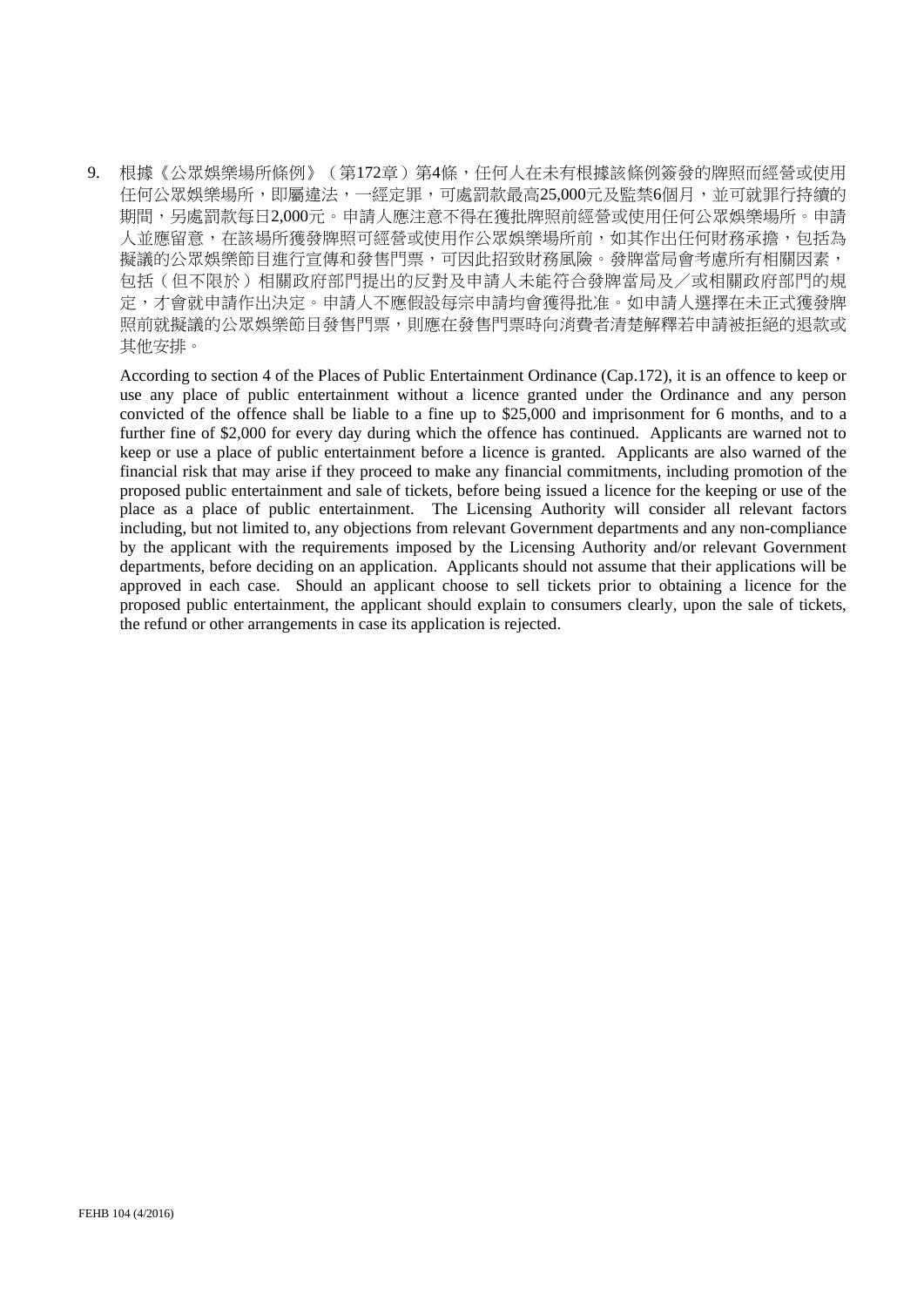# 關於申請公眾娛樂場所牌照及臨時公眾娛樂場所牌照所填報的個人資料

**Collection of Personal Data in Connection with** 

**Application for Places of Public Entertainment Licences and** 

**Temporary Places of Public Entertainment Licences**

( 按 照 《 個 人 資 料 ( 私 隱 ) 條 例 》 的 規 定 處 理 )

**(In accordance with the Personal Data (Privacy) Ordinance)**

# 目 的 說 明 **Statement of Purpose**

#### **1.** 收集資料的目的

#### **Purposes of Collection**

你透過本申請表格所提供的個人資料,會供發牌當局用於下述目的: The personal data provided by means of this form will be used by the Licensing Authority for:

(1) 處理向發牌當局新簽發/轉讓/續發公眾娛樂場所牌照及臨時公眾娛樂場所牌照申請的相 關事宜;

carrying out activities relating to the applications for the grant / transfer / renewal of places of public entertainment licences and temporary places of public entertainment licences made to the Licensing Authority; and

(2) 方便發牌當局職員、其他政府部門的職員與你之間的聯絡。

facilitating communication among staff of the Licensing Authority, other Government departments and yourself.

你透過本申請表格提供個人資料,純屬自願。不過,如你不提供充份的資料,則食物環境衞生署 (食環署)恐怕不能處理你的牌照申請。

The provision of personal data by means of this form is voluntary. However, if you do not provide sufficient information, Food and Environmental Hygiene Department (FEHD) may not be able to process your application for licence.

# **2.** 接受資料轉介人的類別

#### **Class of Transferees**

食環署可能會向其他政府部門及機構披露你透過本申請表格所提供的資料,以達到上文第 1 段所 述的目的。

The personal data which you have provided by means of this form may be disclosed to other Government departments and agencies by FEHD in pursuance of the purposes mentioned in paragraph 1 above.

# **3.** 查閱個人資料

# **Access to Personal Data**

根據《個人資料(私隱)條例》第 18 條、第 22 條及附表 1 第 6 原則的規定,你有權要求杳 閱 及改正所提供的個人資料。查閱的權利包括有權索取本申請表格所提供的個人資料的複本一 份。食環署應查閱要求而提供資料時,可能徵收費用。

You have a right to request access to and correction of the personal data provided in accordance with sections 18 and 22 and Principle 6 of Schedule 1 of the Personal Data (Privacy) Ordinance. Your right of access includes the right to obtain a copy of your personal data which you have provided by means of this form. A fee may be imposed for complying with a data access request by FEHD.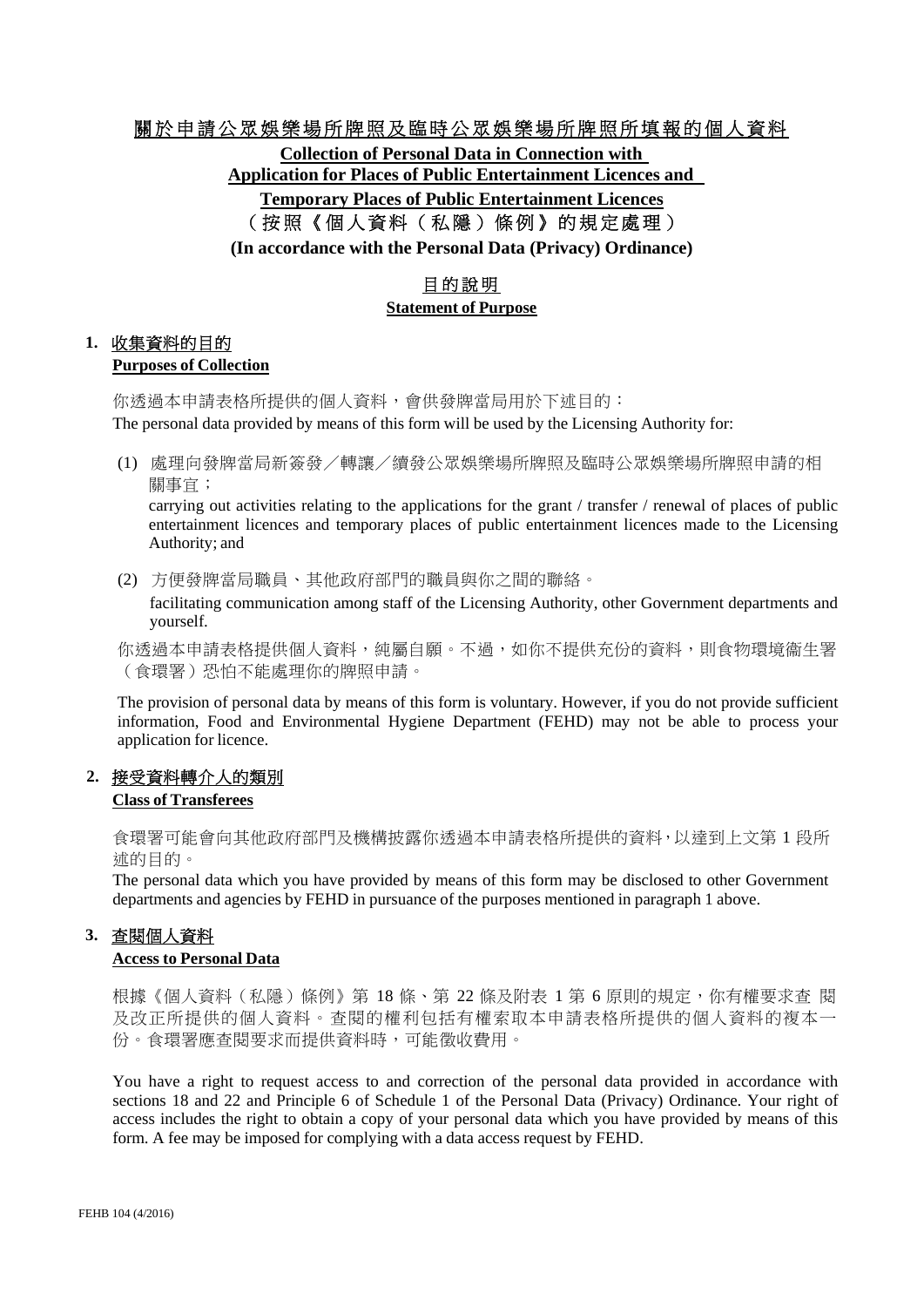#### **4.** 查詢 **Enquiries**

如對本申請表格收集的個人資料有任何查詢,包括查閱及更改資料等,可向下列食環署的辦事處 提出:

Enquiries concerning the personal data collected by means of this form, including the making of access and corrections, should be addressed to the following offices of FEHD:

#### 關於申請公眾娛樂場所牌照

**For Application for Places of Public Entertainment Licence**

助理秘書(其他牌照) 225 Hennessy Road, 電話號碼:2879 5720 Wan Chai, Hong Kong 傳真號碼: 2507 2964 Tel. no.: 2879 5720

助理秘書(其他牌照) 333 Ki Lung Street, 電話號碼:2729 1298 Sham Shui Po, Kowloon 傳真號碼:2789 0107 Tel. no.: 2729 1298

 助理秘書 (其他牌照) Tai Po, New Territories 電話號碼 : 3183 9225 Tel. no.: 3183 9225 傳真號碼 : 2696 2097 Fax no.: 2696 2097

#### 港島及離島區 **Hong Kong & Islands**

香港灣仔軒尼詩道 225 號 Assistant Secretary (Other Licences) 駱克道市政大廈 8 字樓 Hong Kong & Islands Licensing Section, 港島及離島區牌照組 8/F, Lockhart Road Municipal Services Building, Fax no.: 2507 2964

#### 九龍區 **Kowloon**

九龍深水基隆街 333 號 Assistant Secretary (Other Licences) 北河街市政大廈 4 字樓 Kowloon Licensing Section, 九龍區牌照組 4/F, Pei Ho Street Municipal Services Building, Fax no.: 2789 0107

#### 新界區 **New Territories**

新界大埔鄉事會街 8 號 Assistant Secretary (Other Licences) 大埔綜合大樓四樓 New Territories Licensing Section,

新界區牌照組 4/F, Tai Po Complex, 8 Heung Sze Wui Street,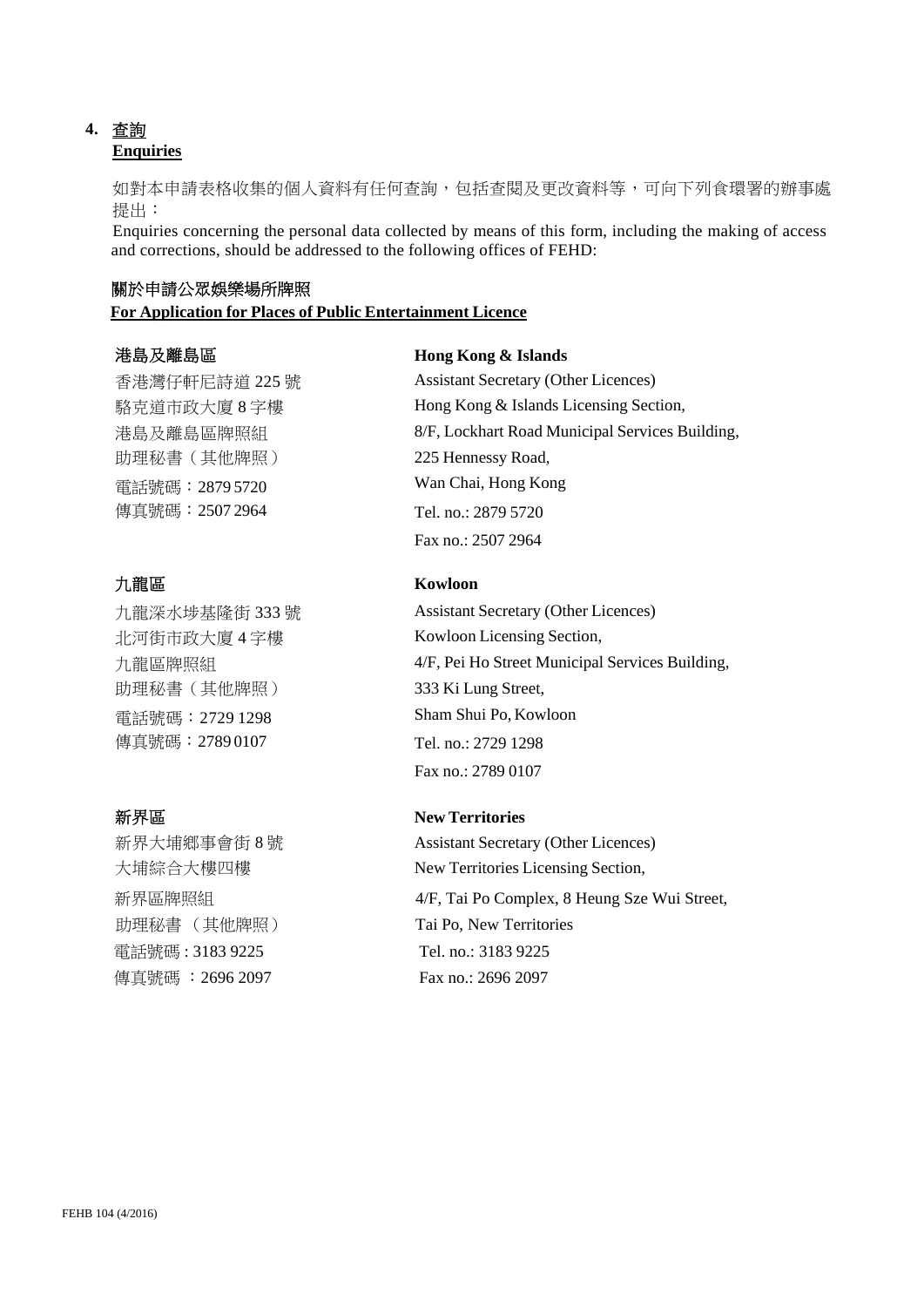# 關於申請臨時公眾娛樂場所牌照

# **For Application for Temporary Places of Public Entertainment Licence**

### 港 島 區 及 離 島 區 **Hong Kong & Islands**

| 中西區環境衞生辦事處<br>香港皇后大道中 345 號上環市政大廈 10 樓<br>電話號碼:2545 0506   傳真號碼:2851 7653   | Central/Western District Environmental Hygiene Office<br>10/F, Sheung Wan Municipal Services Building,<br>345 Queen's Road Central, Hong Kong<br>Fax no.: 2851 7653<br>Tel. no.: 2545 0506 |
|-----------------------------------------------------------------------------|--------------------------------------------------------------------------------------------------------------------------------------------------------------------------------------------|
| 東區環境衞生辦事處<br>香港鰂魚涌街 38 號鰂魚涌市政大廈 3 樓<br>電話號碼:3103 7041 傳真號碼:2565 8203        | Eastern District Environmental Hygiene Office<br>3/F, Quarry Bay Municipal Services Building,<br>38 Quarry Bay Street, Hong Kong<br>Tel. no.: 3103 7041 Fax no.: 2565 8203                 |
| 南區環境衞生辦事處<br>香港香港仔大道 203 號香港仔市政大廈 4 樓<br>電話號碼:2552 8406 傳真號碼:2873 1608      | Southern District Environmental Hygiene Office<br>4/F, Aberdeen Municipal Services Building,<br>203 Aberdeen Main Road, Hong Kong<br>Fax no.: 2873 1608<br>Tel. no.: 2552 8406             |
| 灣仔區環境衞生辦事處<br>香港灣仔軒尼詩道 225 號駱克道市政大廈 7 樓<br>雷話號碼:2879 5760<br>傳真號碼:2519 6884 | Wanchai District Environmental Hygiene Office<br>7/F, Lockhart Road Municipal Services Building,<br>225 Hennessy Road, Wanchai, Hong Kong<br>Tel. no.: 2879 5760 Fax no.: 2519 6884        |
| 離島區環境衞生辦事處<br>香港中環統一碼頭道 38 號海港政府大樓 6 樓<br>電話號碼:2852 3644<br>傳真號碼:2545 2964  | Islands District Environmental Hygiene Office<br>6/F, Harbour Building, 38 Pier Road, Central, Hong Kong<br>Tel. no.: 2852 3644<br>Fax no.: 2545 2964                                      |

# 九 龍 區 **Kowloon**

| 九龍城區環境衞生辦事處<br>九龍馬頭圍道 165 號土瓜灣政府合署 3 樓及 4 樓<br>電話號碼:2715 4608<br>傳真號碼: 2761 0718     | Kowloon City District Environmental Hygiene Office<br>3/F & 4/F, To Kwa Wan Market and Government Offices,<br>165 Ma Tau Wai Road, Kowloon<br>Tel. no.: 2715 4608<br>Fax no.: 2761 0718                |
|--------------------------------------------------------------------------------------|--------------------------------------------------------------------------------------------------------------------------------------------------------------------------------------------------------|
| 觀塘區環境衞生辦事處                                                                           | Kwun Tong District Environmental Hygiene Office                                                                                                                                                        |
| 九龍觀塘瑞和街9號瑞和街市政大廈7樓                                                                   | Level 7, Shui Wo Street Municipal Services Building,                                                                                                                                                   |
| 電話號碼:3102 7375                                                                       | 9 Shui Wo Street, Kwun Tong, Kowloon                                                                                                                                                                   |
| 傳真號碼:2343 6734                                                                       | Tel. no.: 3102 7375 Fax no.: 2343 6734                                                                                                                                                                 |
| 旺角區環境衞生辦事處<br>九龍旺角花園街 123號 A 花園街市政大廈 6 樓及 7 樓<br>電話號碼:2749 3627<br>傳真號碼:2391 5572    | Mong Kok District Environmental Hygiene Office<br>6/F & 7/F, Fa Yuen Street Municipal Services Building,<br>123A Fa Yuen Street, Mong Kok, Kowloon<br>Tel. no.: 2749 3627<br>Fax no.: 2391 5572        |
| 深水埗區環境衞生辦事處<br>九龍深水埗元州街 59-63 號元州街市政大廈 8 樓至 10 樓<br>傳真號碼:2748 6937<br>電話號碼:2748 6943 | Sham Shui Po District Environmental Hygiene Office<br>8/F-10/F, Un Chau Street Muncipal Services Building,<br>59-63 Un Chau Street, Sham Shui Po, Kowloon<br>Tel. no.: 2748 6943<br>Fax no.: 2748 6937 |
| 黃大仙區環境衞生辦事處                                                                          | Wong Tai Sin District Environmental Hygiene Office                                                                                                                                                     |
| 九龍黃大仙彩虹道 121 號大成街街市大樓 3 樓                                                            | 3/F, Tai Shing Street Market Building,                                                                                                                                                                 |
| 傳真號碼:2351 5710                                                                       | 121 Choi Hung Road, Wong Tai Sin, Kowloon                                                                                                                                                              |
| 電話號碼:2997 9005                                                                       | Tel. no.: 2997 9005 Fax no.: 2351 5710                                                                                                                                                                 |
| 油尖區環境衞生辦事處                                                                           | Yau Tsim District Environmental Hygiene Office                                                                                                                                                         |
| 九龍油麻地寶靈街 17號官涌市政大廈 3樓及 4樓                                                            | 3/F & 4/F, Kwun Chung Municipal Services Building,                                                                                                                                                     |
| 電話號碼:2302 1301                                                                       | 17 Bowring Street, Yau Ma Tei, Kowloon                                                                                                                                                                 |
| 傳真號碼:2735 5955                                                                       | Tel. no.: 2302 1301 Fax no.: 2735 5955                                                                                                                                                                 |